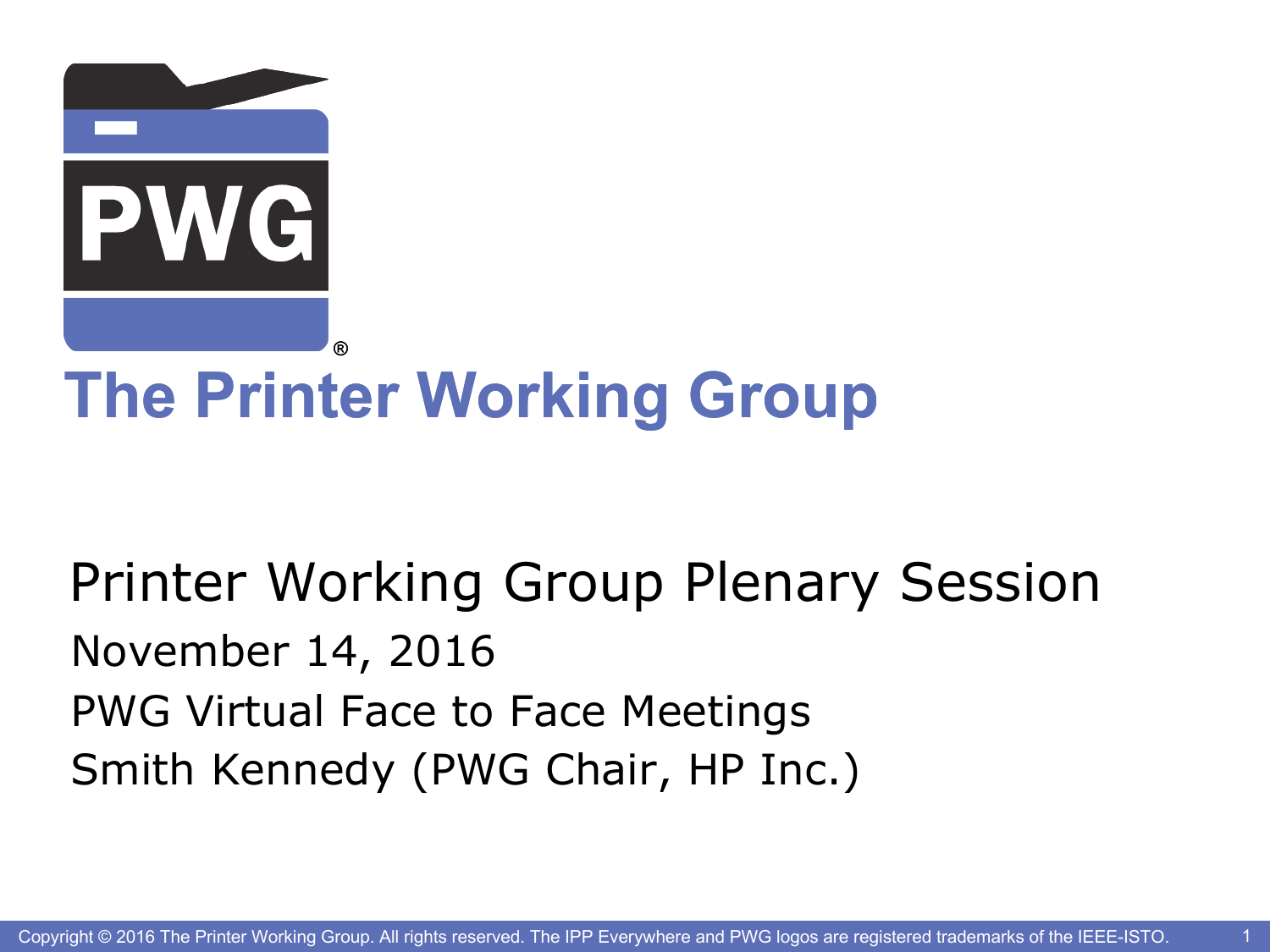### Plenary Agenda

- Administrivia
- PWG Steering Committee Updates
- PWG Workgroup Status [WG Chairs]
	- Internet Printing Protocol (IPP)
	- Semantic Model (SM)
	- Imaging Device Security (IDS)
- Liaison Status
	- Trusted Computing Group (TCG)
	- Gartner
- Next Meetings



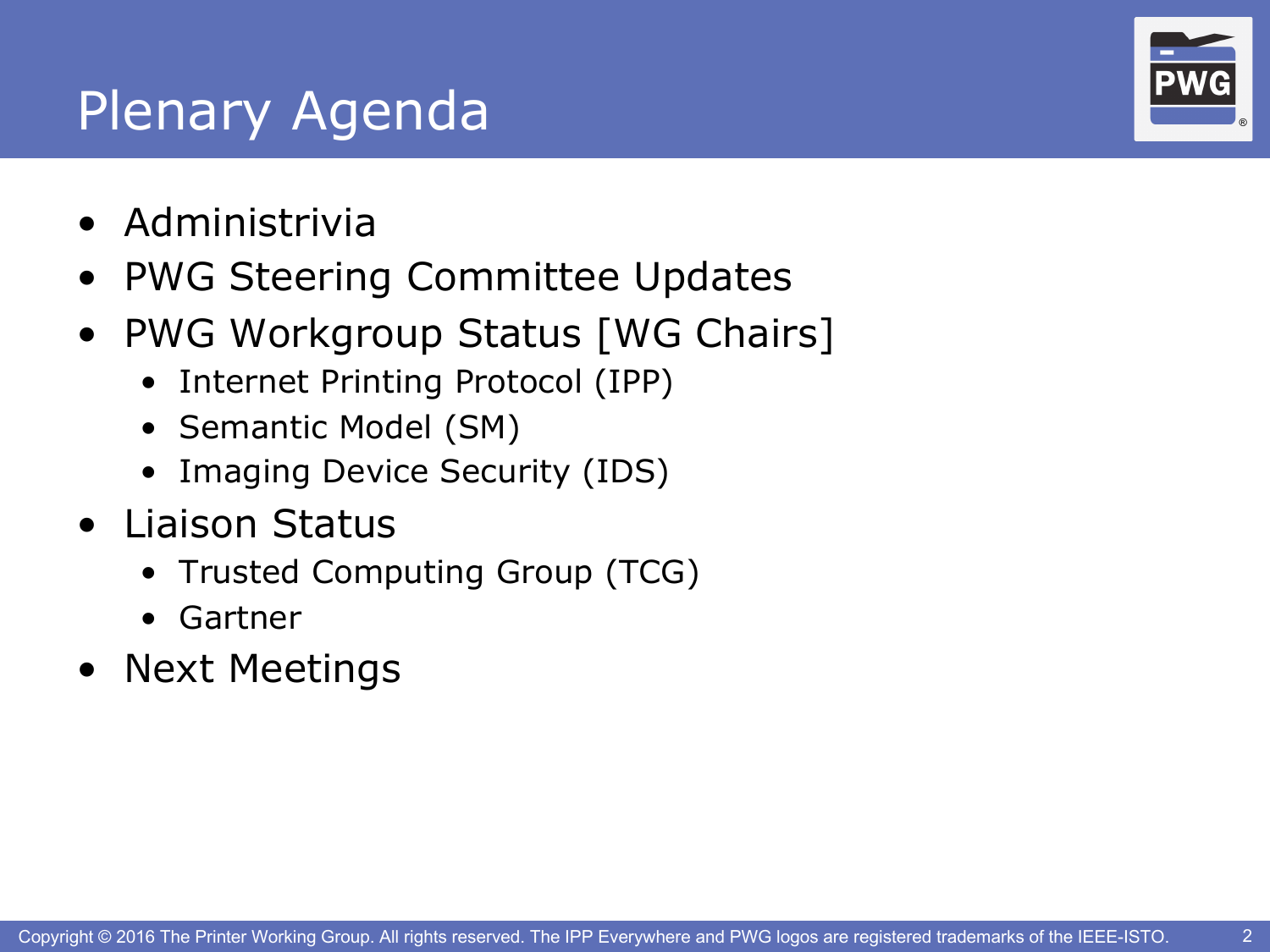## Administrivia

- Welcome and Introductions
- Confirm Minutes Taker
- Review PWG Patent Policy
- Agenda for the Week
- Future PWG Meeting Schedule
- 2016 Membership
- PWG Officers



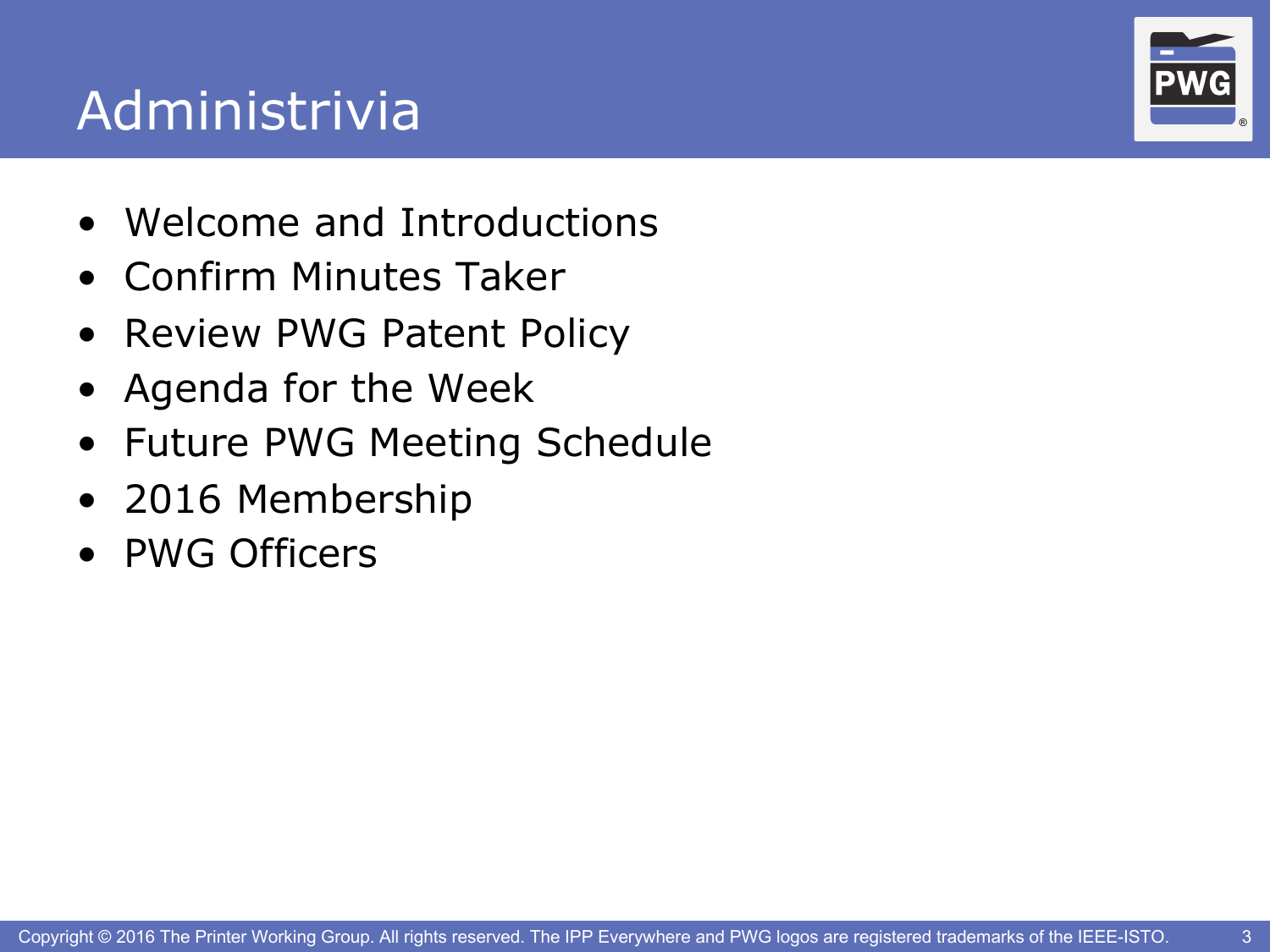

PWG standards may include the known use of essential patents and patent applications provided the PWG Chair receives assurance from the patent holder or applicant with respect to patents whose infringement is, or in the case of patent applications, potential future infringement the applicant asserts will be, unavoidable in a compliant implementation of either mandatory or optional portions of the standard. This assurance shall be provided without coercion.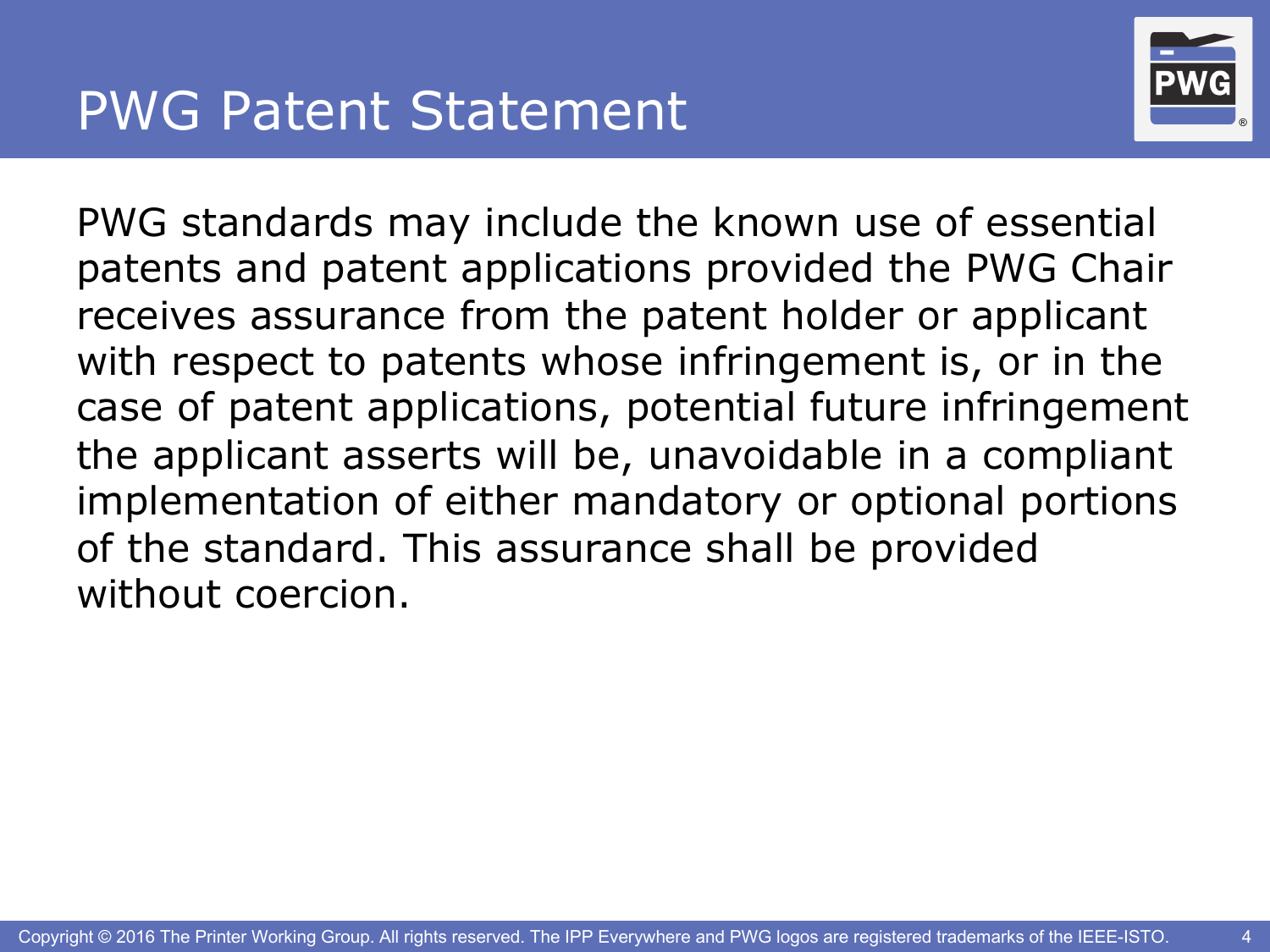

#### This assurance shall be either:

- A general disclaimer to the effect that the patentee will not enforce any of its present or future patent(s) whose use would be required to implement either mandatory or optional portions of the proposed PWG standard against any person or entity complying with the standard; or
- A statement that a license for such implementation will be made available without compensation or under reasonable rates, with reasonable terms and conditions that are demonstrably free of any unfair discrimination.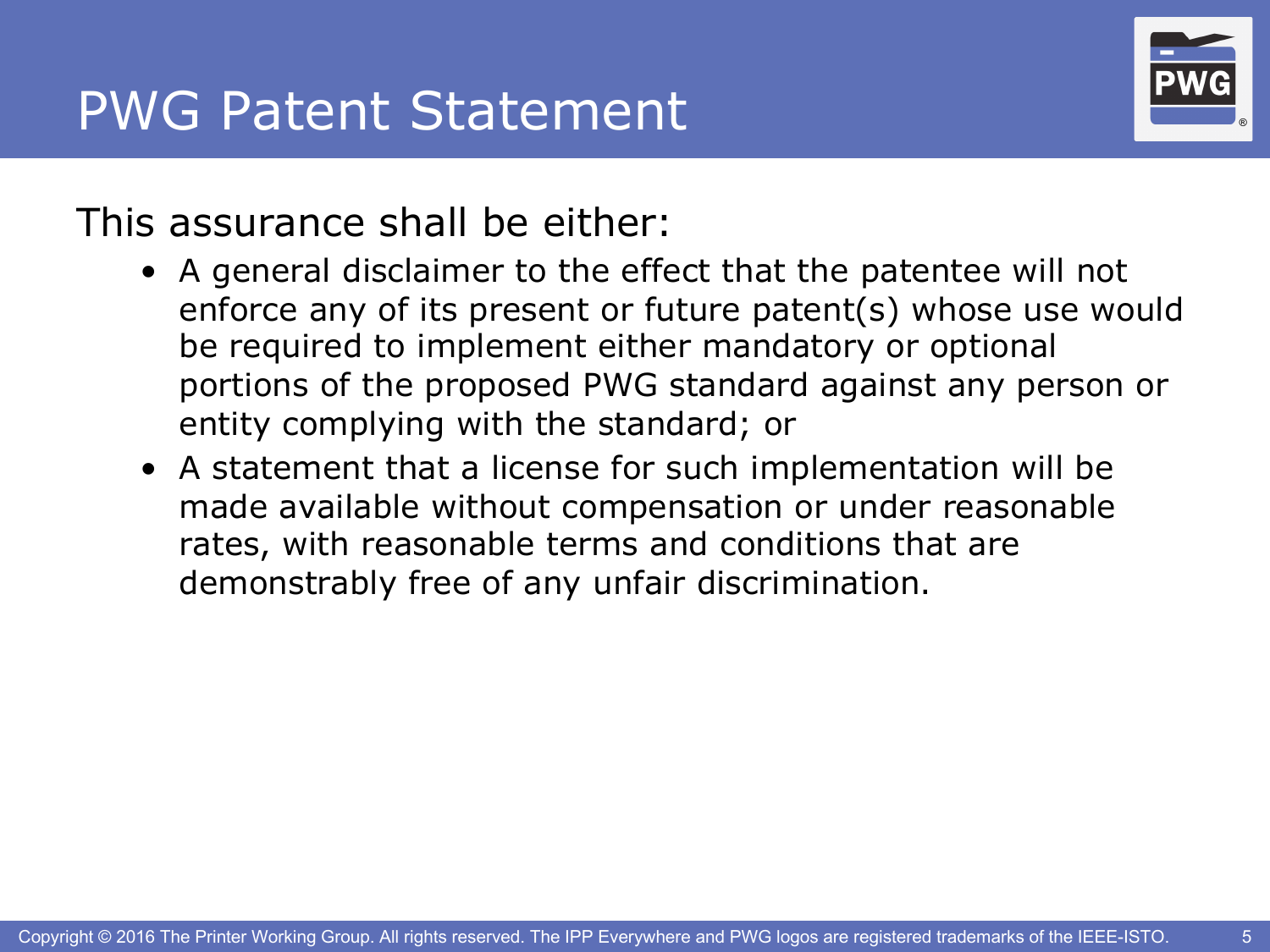

The PWG is not in a position to give authoritative or comprehensive information about evidence, validity or scope of patents or similar rights, but it is desirable that any available information should be disclosed. Therefore, all PWG members shall, from the outset, draw PWG's attention to any relevant patents either their own or of other organizations including their Affiliates that are known to the PWG members or any of their Affiliates, although PWG is unable to verify the validity of any such information.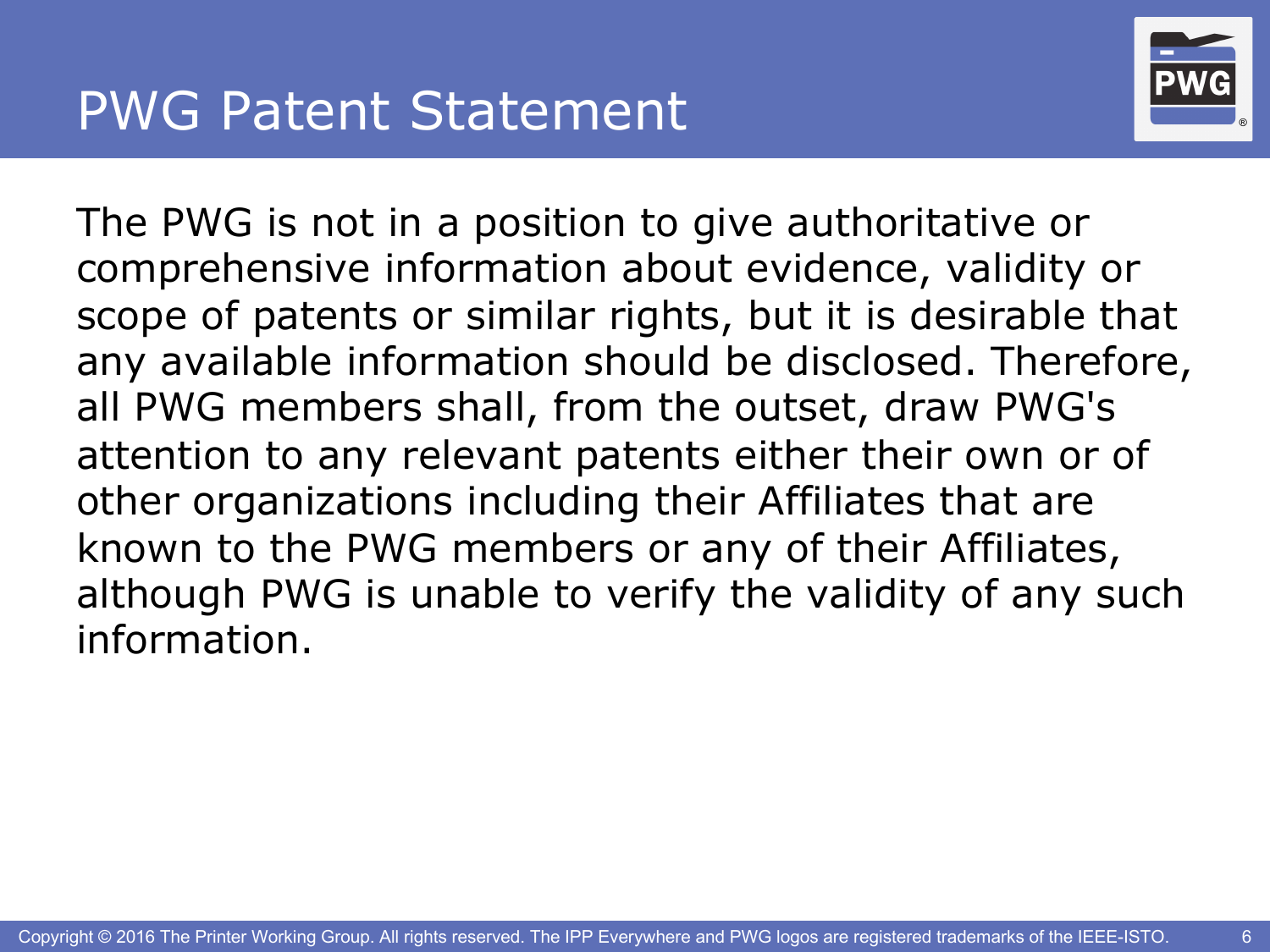## Inappropriate Topics for PWG Working Group Meetings

Do Not Discuss:

• The validity/essentiality of patents/patent claims

®

- The cost of specific patent use
- Licensing terms or conditions
- Product pricing, territorial restrictions, or market share
- Don't discuss ongoing litigation or threatened litigation

DO formally object if inappropriate topics are discussed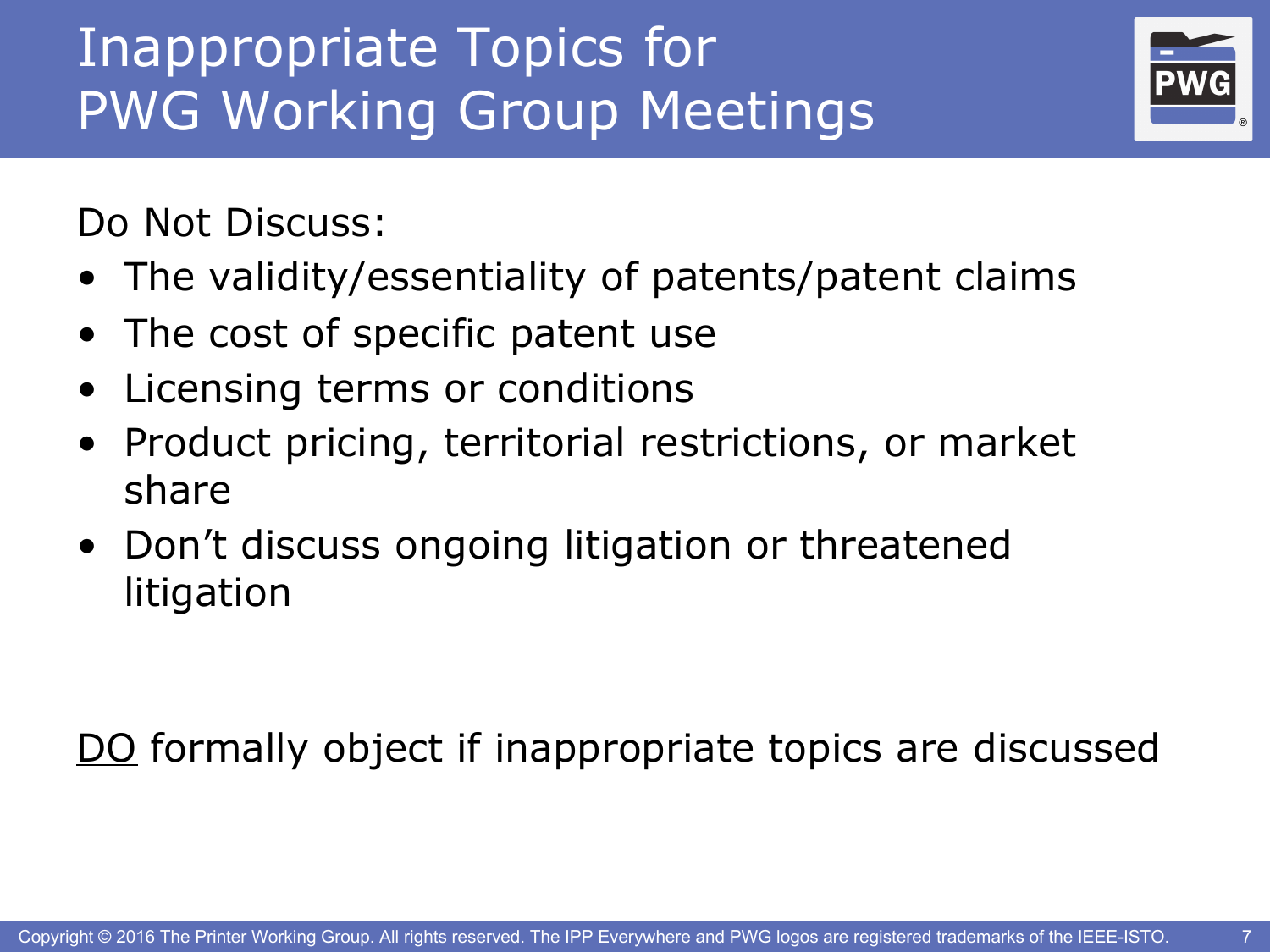#### Agenda Overview

#### Monday, November 14

- 9:00 10:15 PWG Plenary
- 10:15 10:30 Break
- 10:30 12:30 IDS WG : HCD Protection Profile certification issues discussion
- 12:30 1:30 Lunch
- 1:30 3:00 IPP WG : Status, Finishings 2.1
- 3:00 3:15 Break
- 3:15 5:00 IPP WG: IPP Everywhere Self Certification, IPP 3D Printing Extensions

## Tuesday, November 15

- 9:00 12:00 SM WG: Semantic Model 2, Semantic Model 3, 3D Printing Extensions, 3D PJT
- $12:00 1:00$  Lunch
	- 1:00 3:00 IPP WG: System Service, Next Steps

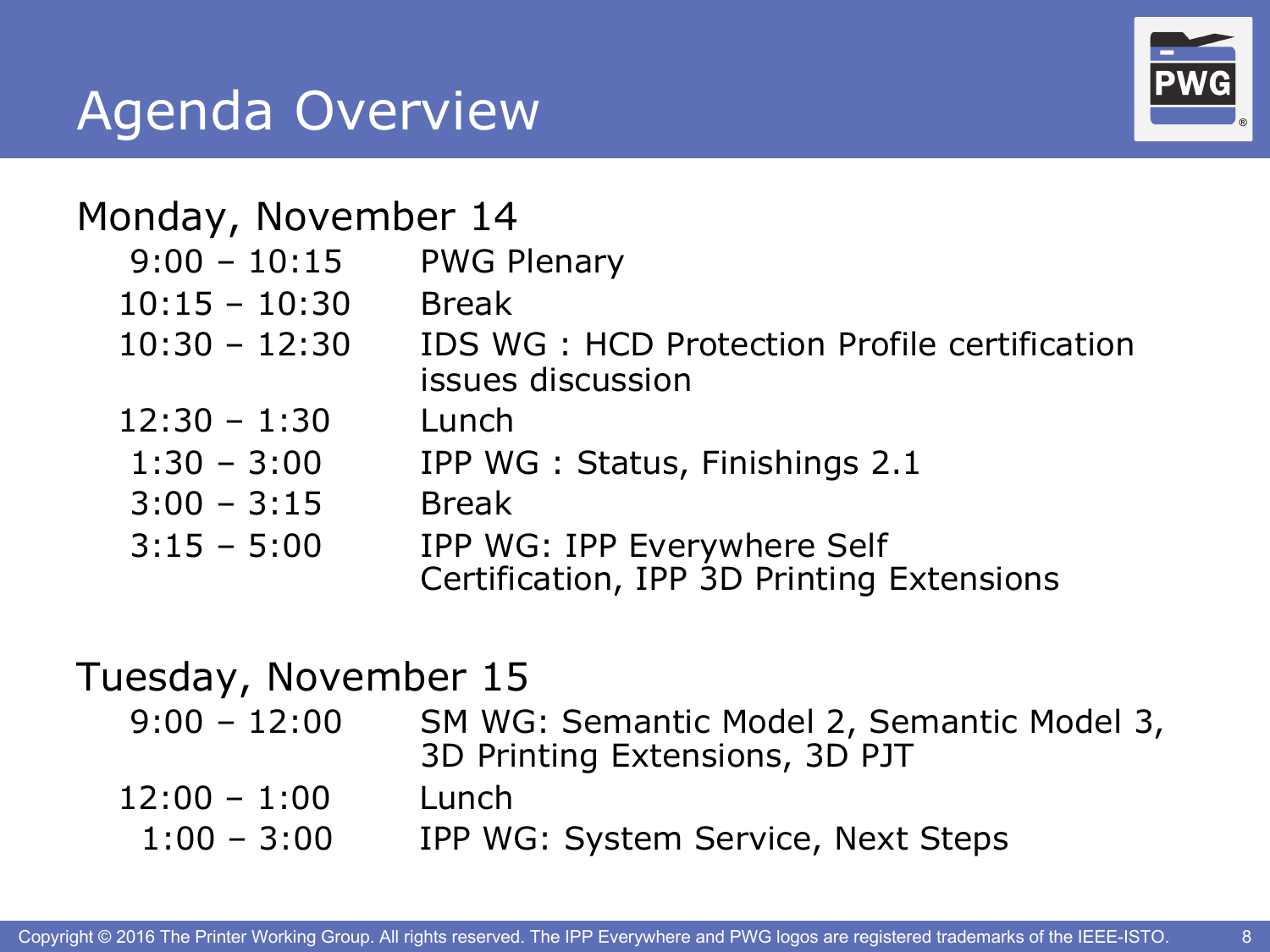

### Future PWG Meeting Schedule

- 2017 (Tentative Dates)
	- February 14-15 : Sunnyvale, CA Hosted by Apple Inc.
	- April 25-27 : Palo Alto, CA Hosted by HP Inc. (Joint PWG/ OpenPrinting)
	- August 8-9 : TBD
	- November 14-15 : TBD

Any companies willing to host, please contact chair@pwg.org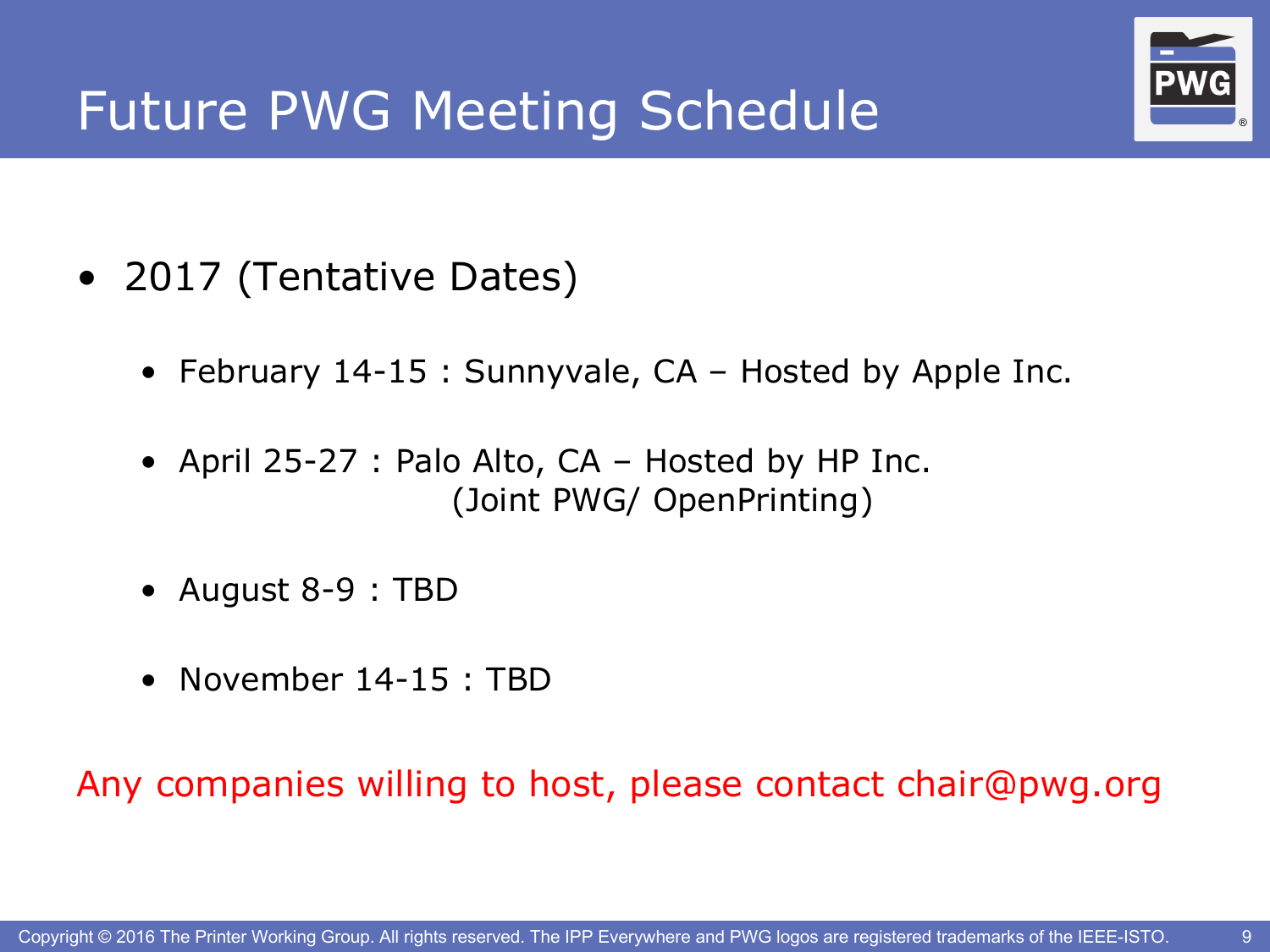

#### **29 Members (28 Voting, 1 Non-Voting)**

| Apple                     | High North                         | <b>MWA Intelligence</b>                        | Thinxtream<br>Technologies                   |  |  |  |
|---------------------------|------------------------------------|------------------------------------------------|----------------------------------------------|--|--|--|
| <b>Brother Industries</b> | Intel                              | Northlake                                      | Toshiba America<br><b>Business Solutions</b> |  |  |  |
| Canon                     | Konica Minolta                     | Oki Data                                       | Tykodi Consulting<br>Services LLC            |  |  |  |
| <b>Conexant Systems</b>   | Kyocera Document<br>Solutions Inc. | Qualcomm                                       | Xerox                                        |  |  |  |
| Danny Brennan             | Lexmark                            | <b>Ricoh</b>                                   | <b>YSoft</b>                                 |  |  |  |
| Epson                     | <b>Meteor Network</b>              | Samsung                                        |                                              |  |  |  |
| Fuji Xerox                | Microsoft                          | Sharp Labs                                     |                                              |  |  |  |
| HP Inc.                   | <b>MPI Tech</b>                    | <b>Technical Interface</b><br>Consulting (N-V) |                                              |  |  |  |

#### **New members as of 2017 in RED**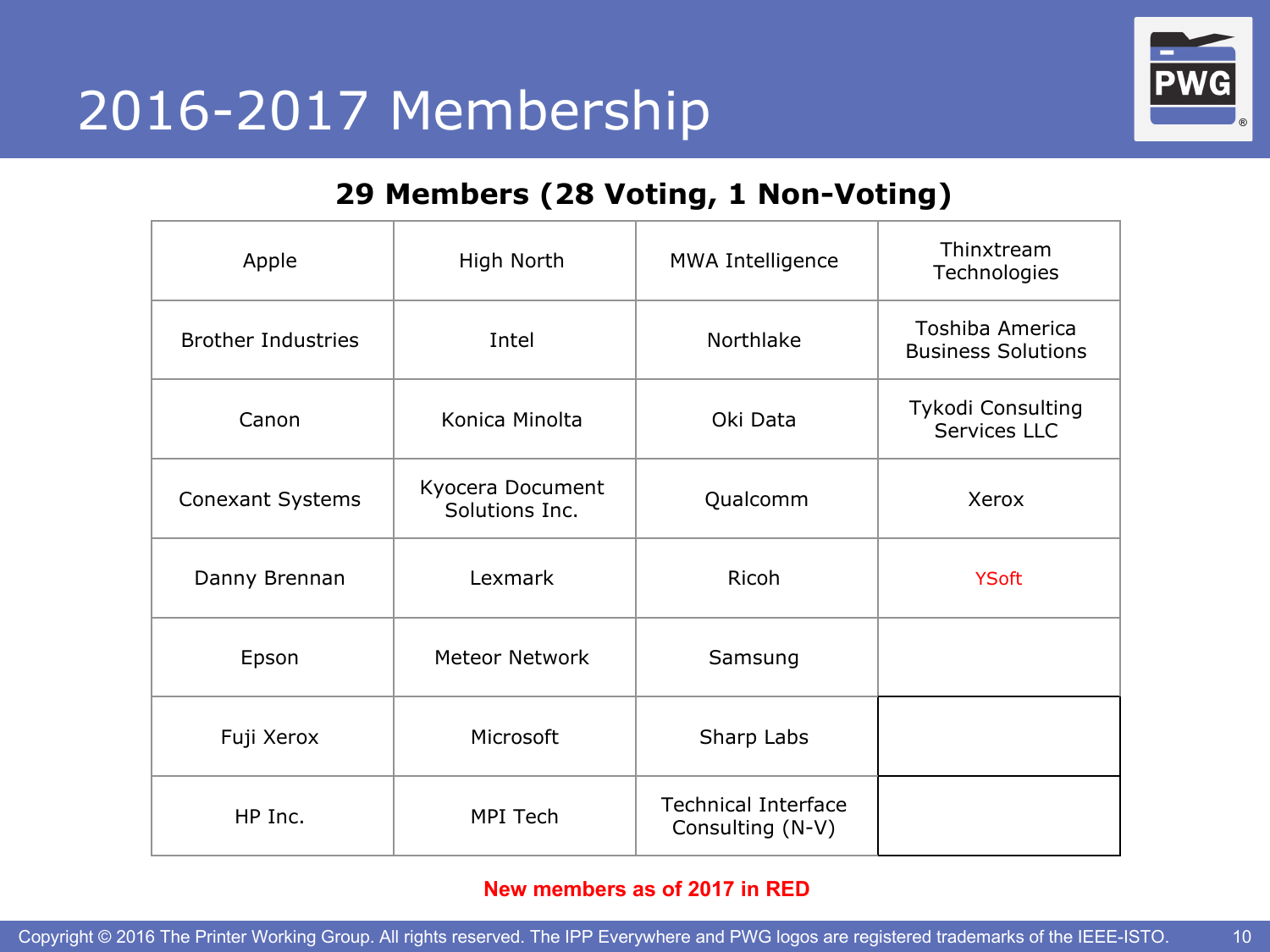

## PWG Officers (2015-2017 Term)

- PWG Chair: Smith Kennedy, HP Inc.
- PWG Vice-Chair: Alan Sukert, Xerox
- PWG Secretary: Ira McDonald, High North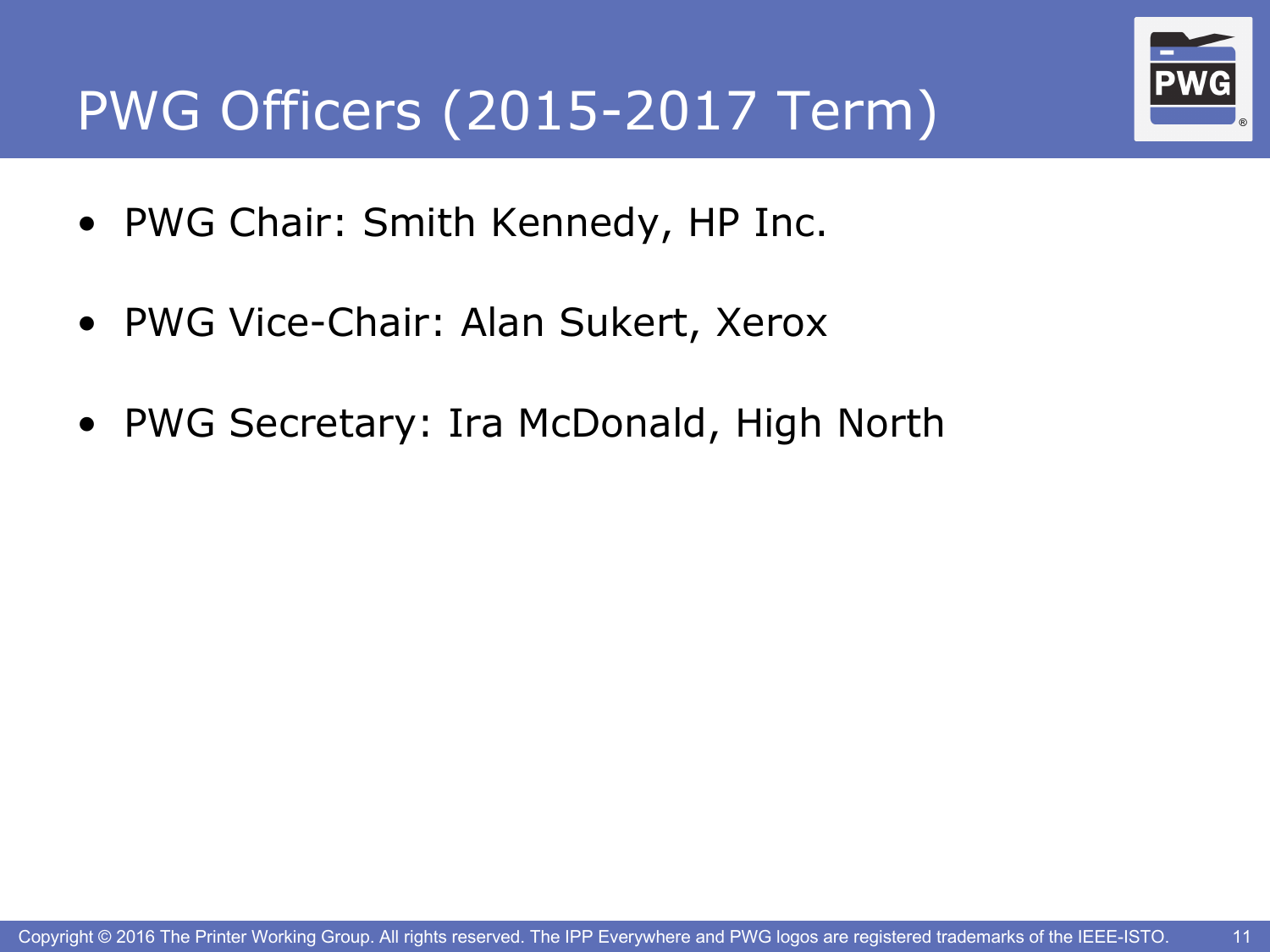

# Github Organization and Repositories

- Github organization account:
	- https://github.com/istopwg
- Web site repository:
	- https://github.com/istopwg/website
- Semantic Model Repository
	- https://github.com/istopwg/pwg-semantic-model
- IPP Everywhere Self Certification Tools
	- https://github.com/istopwg/ippeveselfcert
- IPP Registry
	- https://github.com/istopwg/ippregistry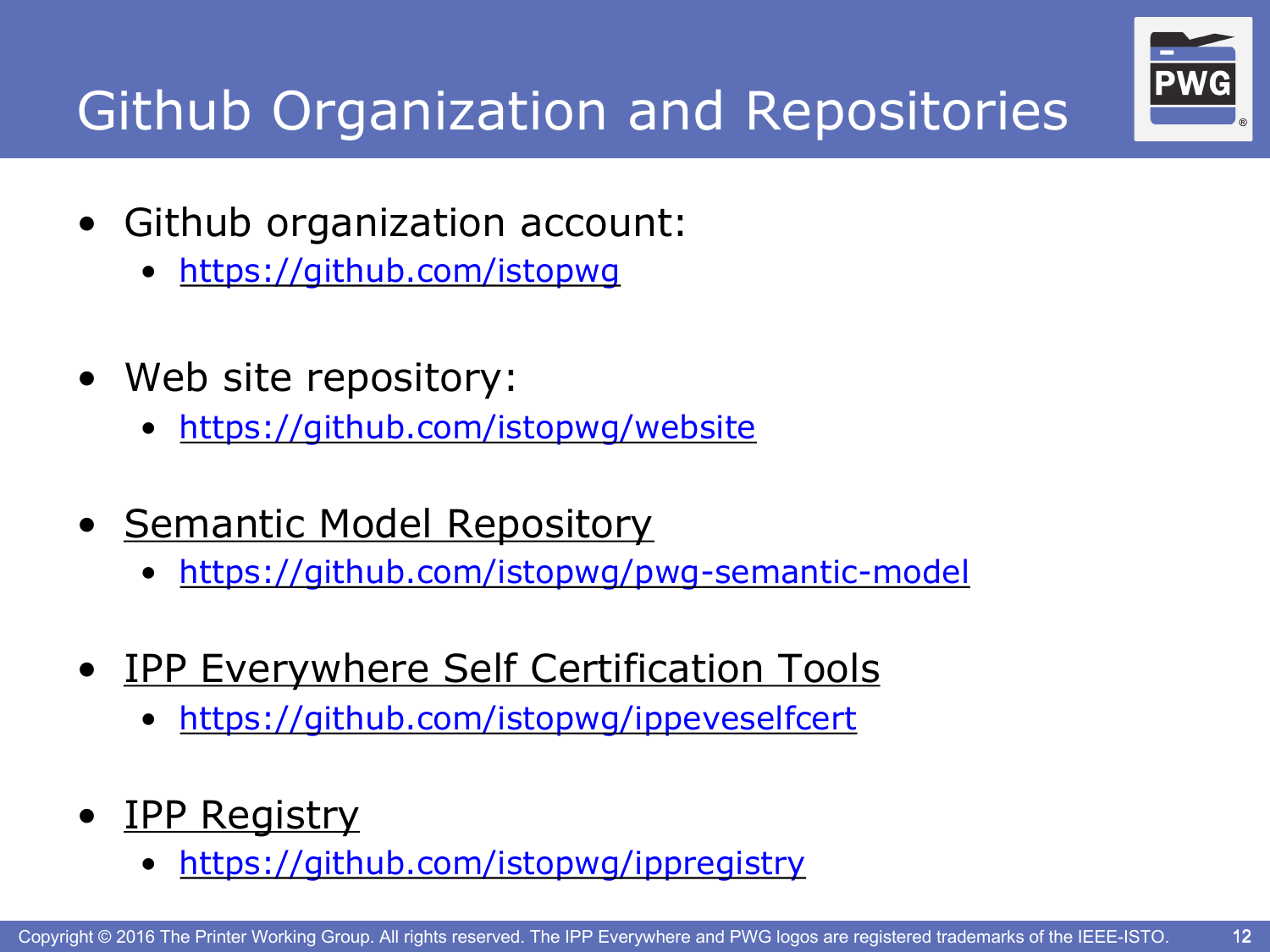

- Certified Printers listed on PWG IPP Everywhere page
	- https://www.pwg.org/dynamo/eveprinters.php
- 19 printers certified so far certify your printer today!
- Certification test suite 1.0 Update 1 available now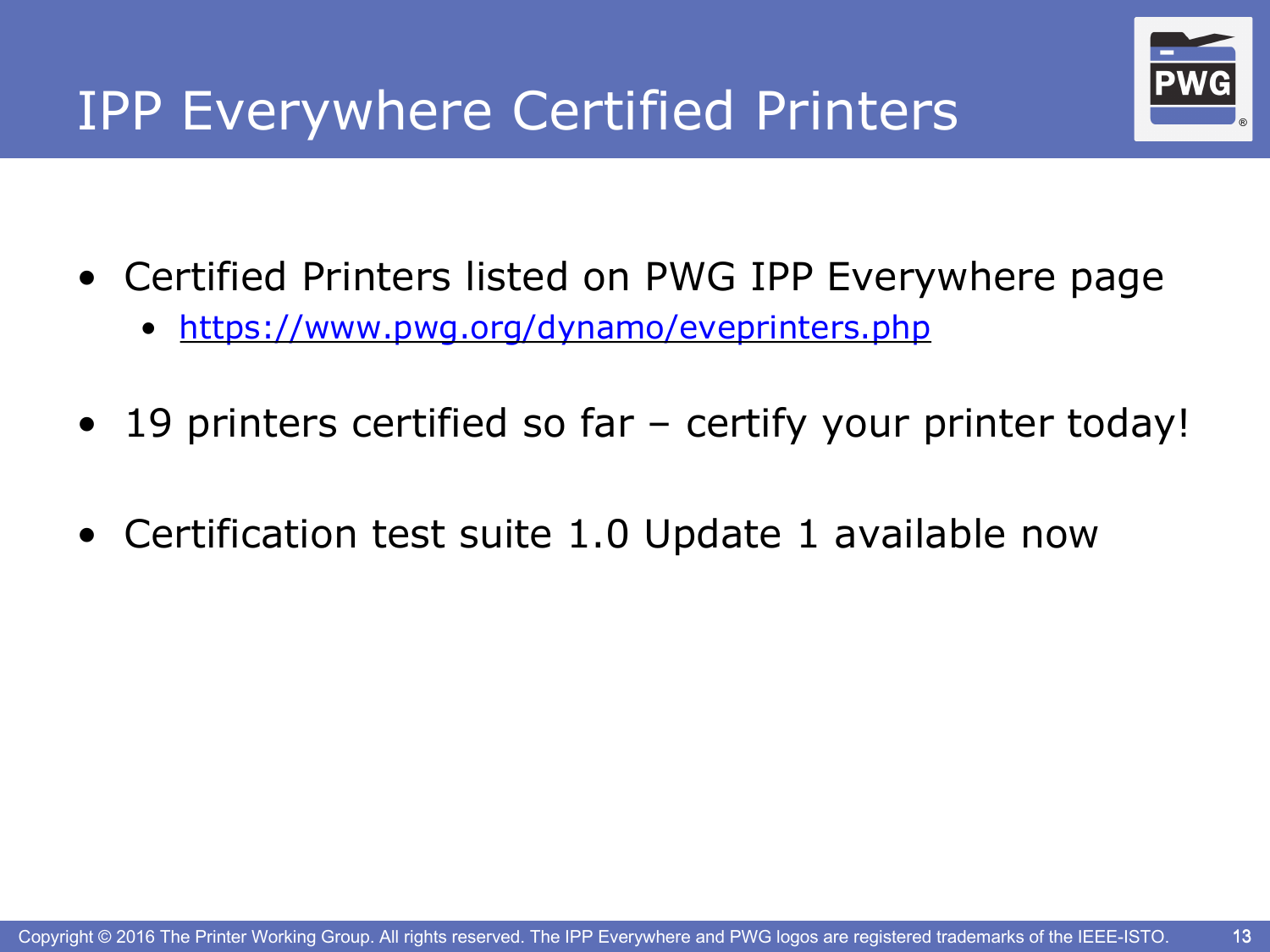

## PWG Design Principles Whitepaper

- Purpose:
	- A document that describes the PWG's core tenets and design principles that guide the design and creation of its IPP, Semantic Model, MIBs, and other technologies
- Scope / Topics to be Covered:
	- IPP
		- Late binding principle
		- Intent vs. process for Job fidelity
		- Value of separating Job attributes from Document content
		- IPP attribute types and design patterns
			- Printer Status vs. Printer Description
			- xxx / xxx-supported / xxx-default vs. xxx / xxx-configured / xxx-supported
			- Collections vs. textual encoding of MIB sequences ("printer-finisher")
	- Semantic Model
		- Creates comprehensible view of the elements in an Imaging System, allowing better communication with other standards organizations dealing with related matters.
		- Presents the basic features necessary in communicating with imaging services, independent of the protocols used in that communication
		- Allows exploitation of the inherent parallelism between different types of imaging services (Print, Scan, Fax, etc.)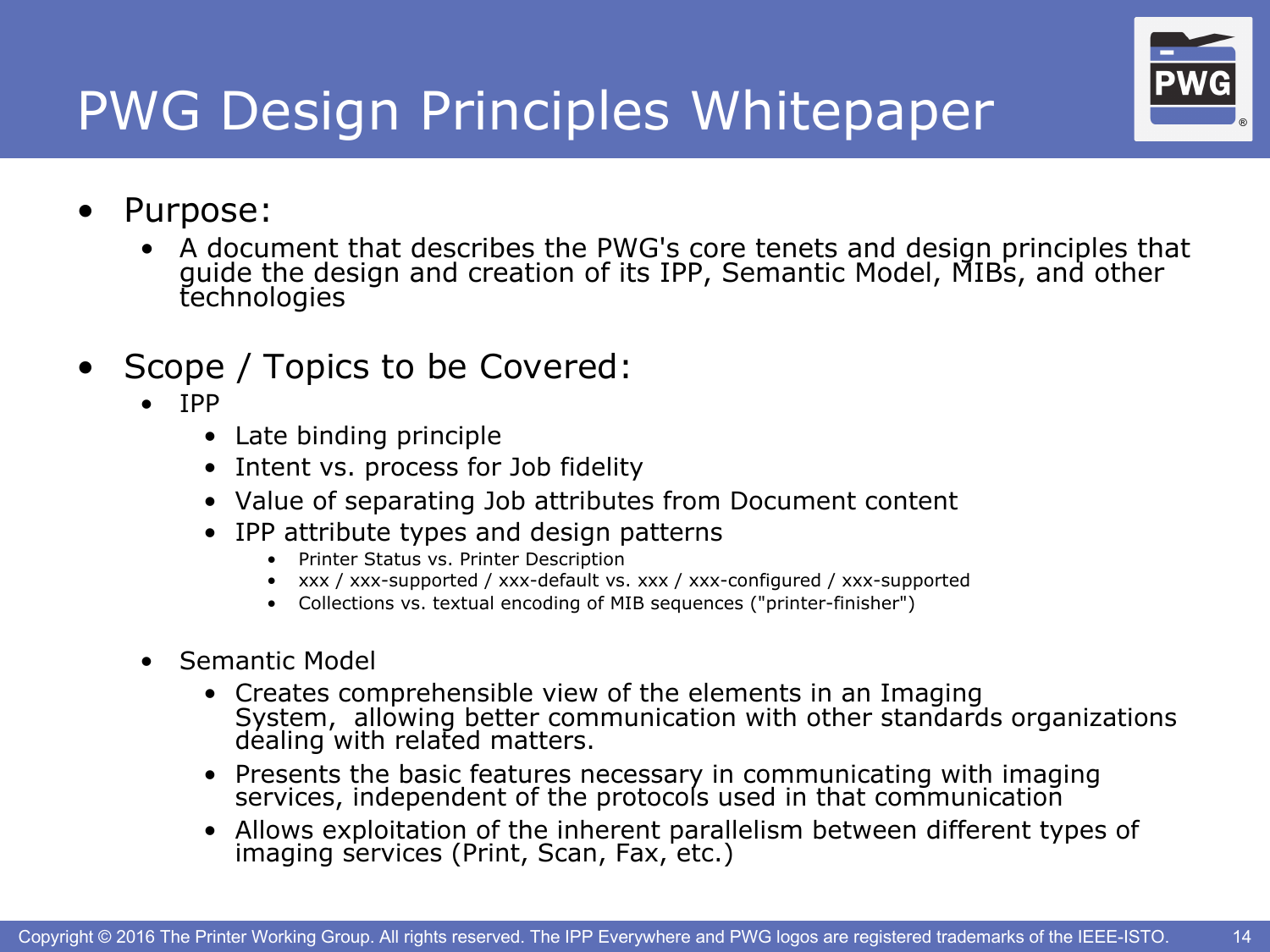#### PWG Process v4.0



- Original notion: Update existing Process 3.0 to merge in subsequently published PWG process documents
	- pwg-policy-call-for-obj-last-call-formal-vote-draft-2.txt (draft)
	- ipp-registry-policy.txt
	- pwg-billing-policy-20141001.txt
	- pwg-white-policy-20140505.txt
	- pwg-charter-policy-20140407.txt
	- pwg-prototype-policy-20121029.txt
	- pwg-namespace-policy-20160820.txt (new updated draft)
- Revised notion: Refactor the Process document to describe the processes of the PWG to make them simple and obvious to the uninitiated reader:
	- Proposing new work to the PWG
	- Approving new work and assigning to a PWG work group
	- PWG approval for various document types
		- whitepaper
		- standard
		- etc.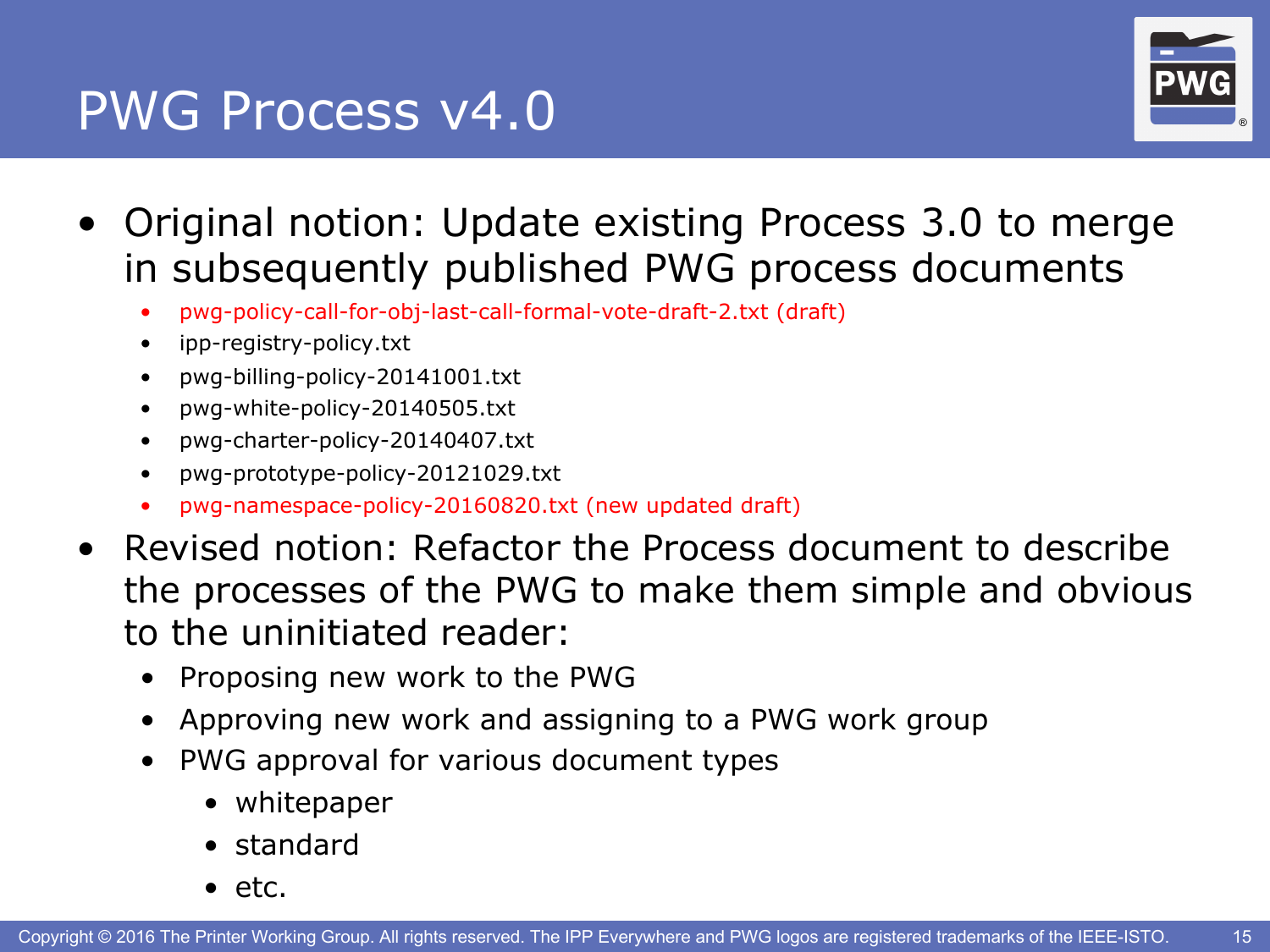

# **The Printer Working Group**

# PWG Workgroup Status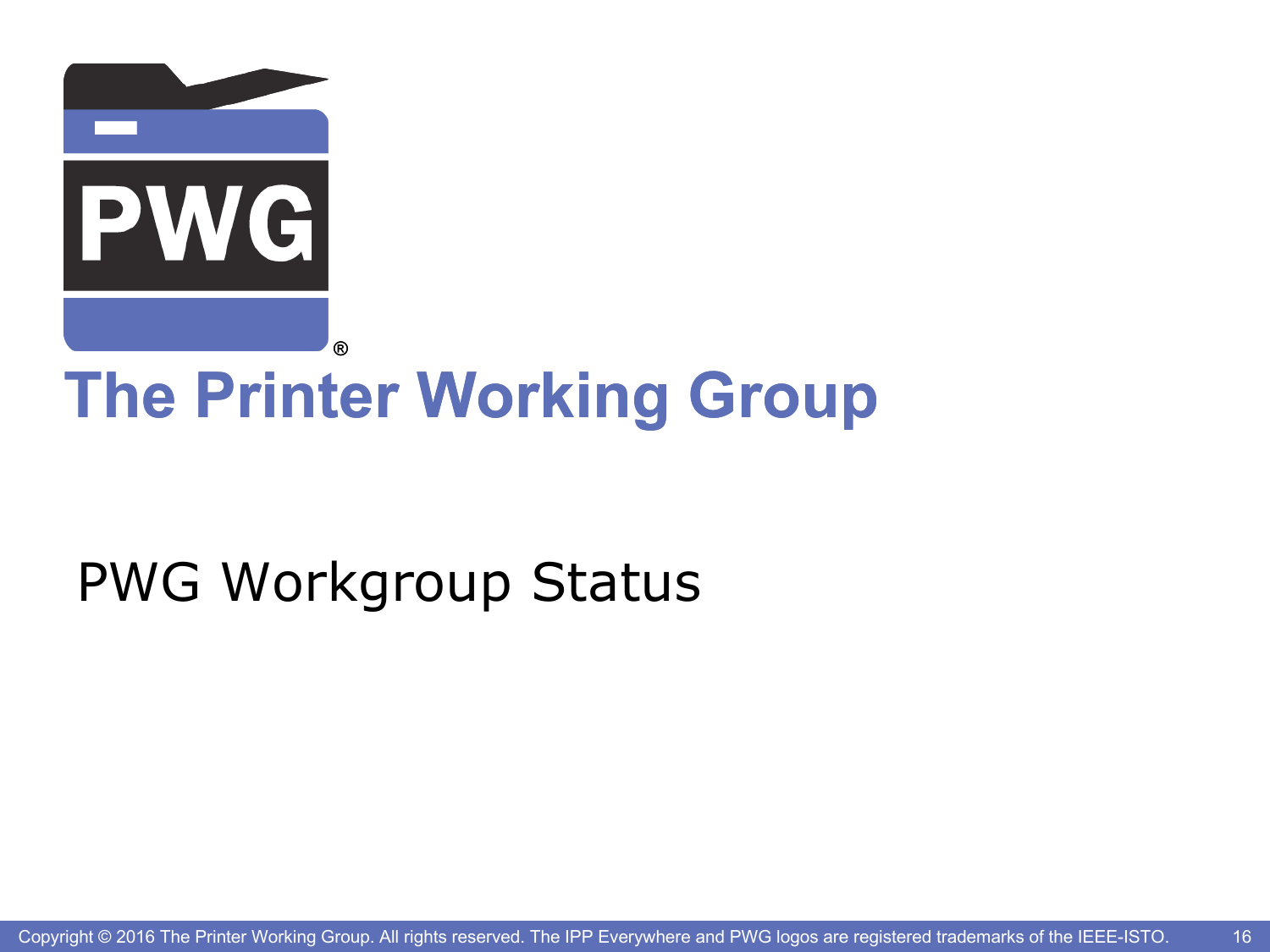#### Work In Progress



|              | <b>GARTT</b><br>project                       |                   |                 | 2016                      | 2017 |                |        |      |      |      |        |                                 |  |                   |
|--------------|-----------------------------------------------|-------------------|-----------------|---------------------------|------|----------------|--------|------|------|------|--------|---------------------------------|--|-------------------|
| Name         |                                               | <b>Begin date</b> | <b>End date</b> | November December January |      | February March | 'April | 'Mav | lune | July | August | 'September <sup>'</sup> October |  | November December |
| ▼<br>$\circ$ | <b>IPP Workgroup</b>                          | 11/14/16          | 11/30/17        |                           |      |                |        |      |      |      |        |                                 |  |                   |
|              | • IPP System Service (SYSTEM)                 | 11/14/16          | 2/1/17          |                           |      |                |        |      |      |      |        |                                 |  |                   |
|              | ◎ IETF IPP/1.1 Proposed Standard              | 11/14/16          | 12/15/16        |                           |      |                |        |      |      |      |        |                                 |  |                   |
|              | • IPP 3D Printing Extensions (3D)             | 11/14/16          | 2/1/17          |                           |      |                |        |      |      |      |        |                                 |  |                   |
|              | ● Finishings 2.1 (FIN)                        | 11/14/16          | 12/15/16        |                           |      |                |        |      |      |      |        |                                 |  |                   |
|              | ● Errata Updates                              | 1/16/17           | 11/30/17        |                           |      |                |        |      |      |      |        |                                 |  |                   |
|              | · IPP Everywhere Self Cert 1.0 Tools Update 1 | 11/14/16          | 11/24/16        | $\overline{\phantom{0}}$  |      |                |        |      |      |      |        |                                 |  |                   |
|              | <sup>o</sup> IPP Everywhere Self Cert 1.1     | 1/16/17           | 8/31/17         |                           |      |                |        |      |      |      |        |                                 |  |                   |
|              | Semantic Model Workgroup                      | 11/14/16          | 7/14/17         |                           |      |                |        |      |      |      |        |                                 |  |                   |
|              | © CIP4 JDF to PWG PJT Mapping                 | 11/14/16          | 12/14/16        |                           |      |                |        |      |      |      |        |                                 |  |                   |
|              | Semantic Model v2 Release<br>$\circ$          | 11/14/16          | 1/13/17         |                           |      |                |        |      |      |      |        |                                 |  |                   |
|              | ● Semantic Model v3                           | 11/14/16          | 6/15/17         |                           |      |                |        |      |      |      |        |                                 |  |                   |
|              | • IPP 3D Semantic Model Extensions            | 11/14/16          | 7/14/17         |                           |      |                |        |      |      |      |        |                                 |  |                   |
|              |                                               |                   |                 |                           |      |                |        |      |      |      |        |                                 |  |                   |

**Planned Interim Prototype Prototyped Stable**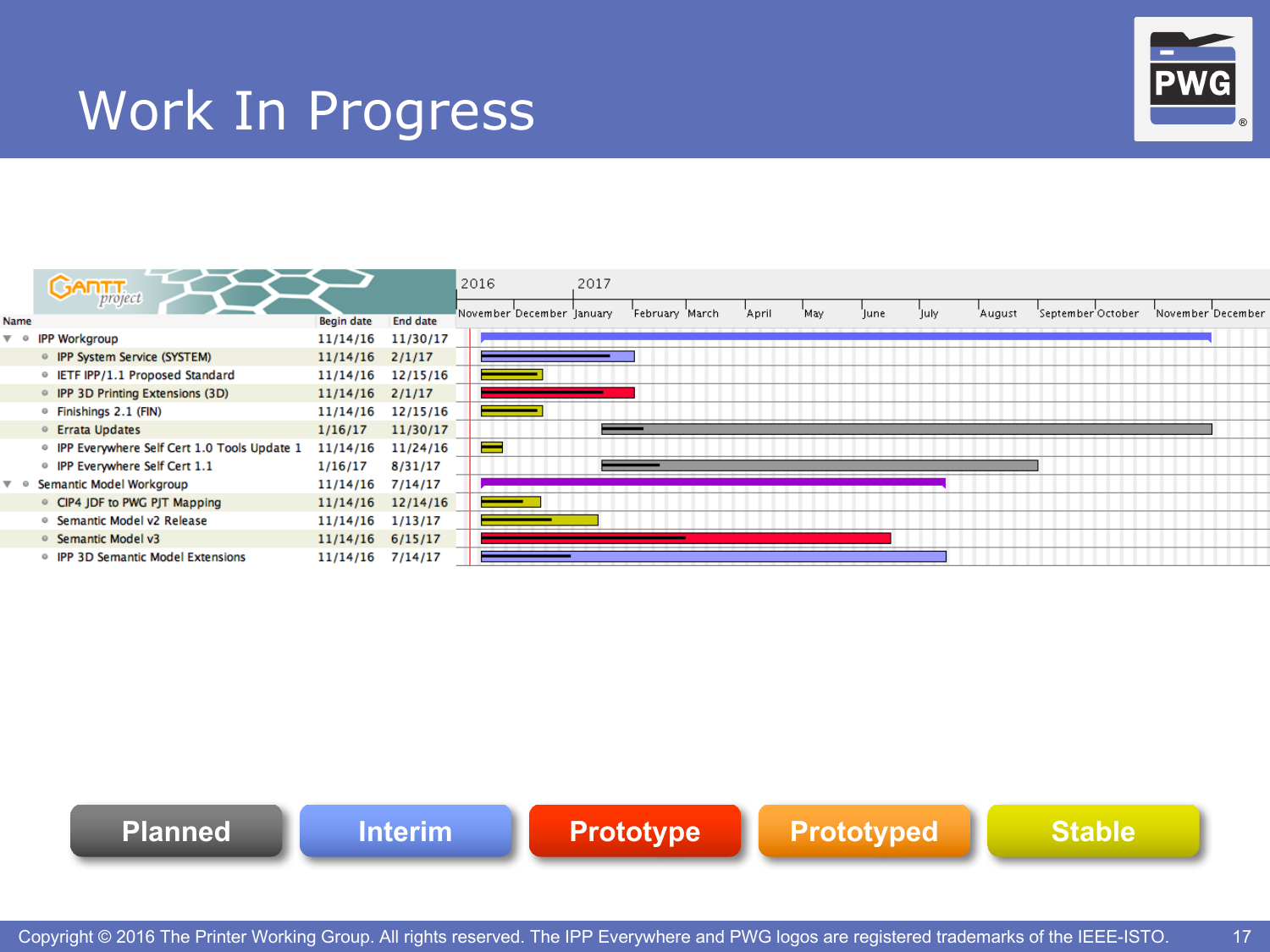

# **The Printer Working Group**

# IPP Workgroup Status Paul Tykodi (TCS), Ira McDonald (High North)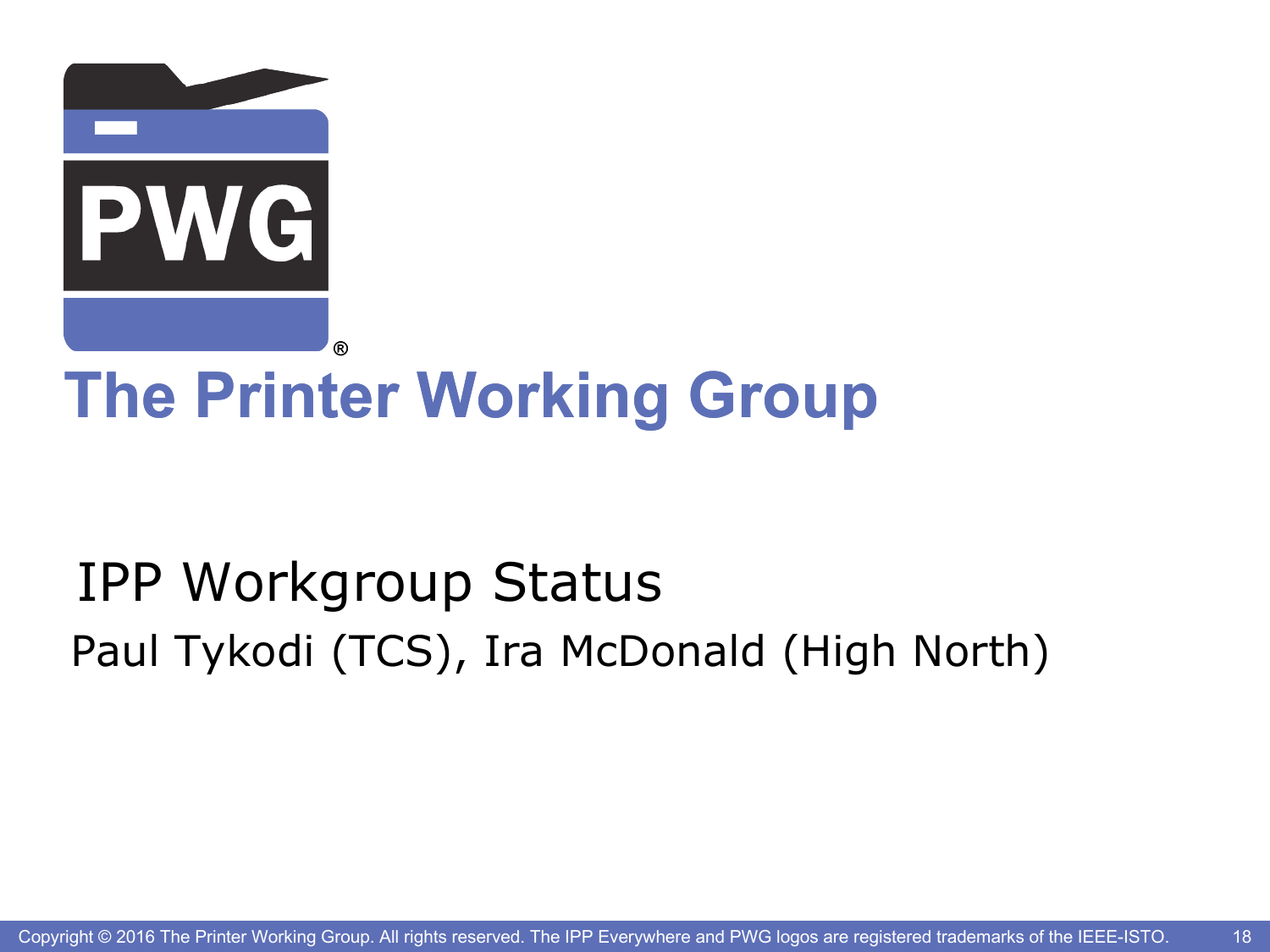

19

- Current charter:
	- http://ftp.pwg.org/pub/pwg/ipp/charter/ch-ipp-charter-20151225.pdf
- The Internet Printing Protocol (IPP) workgroup is chartered with the maintenance of IPP, the IETF IPP registry, and support for new clients, network architectures (Cloud, SDN), service bindings for MFDs and Imaging Systems, and emerging technologies such as 3D Printing
- In addition, we maintain the IETF Finisher MIB, Job MIB, and Printer MIB registries, and handle synchronization with changes in IPP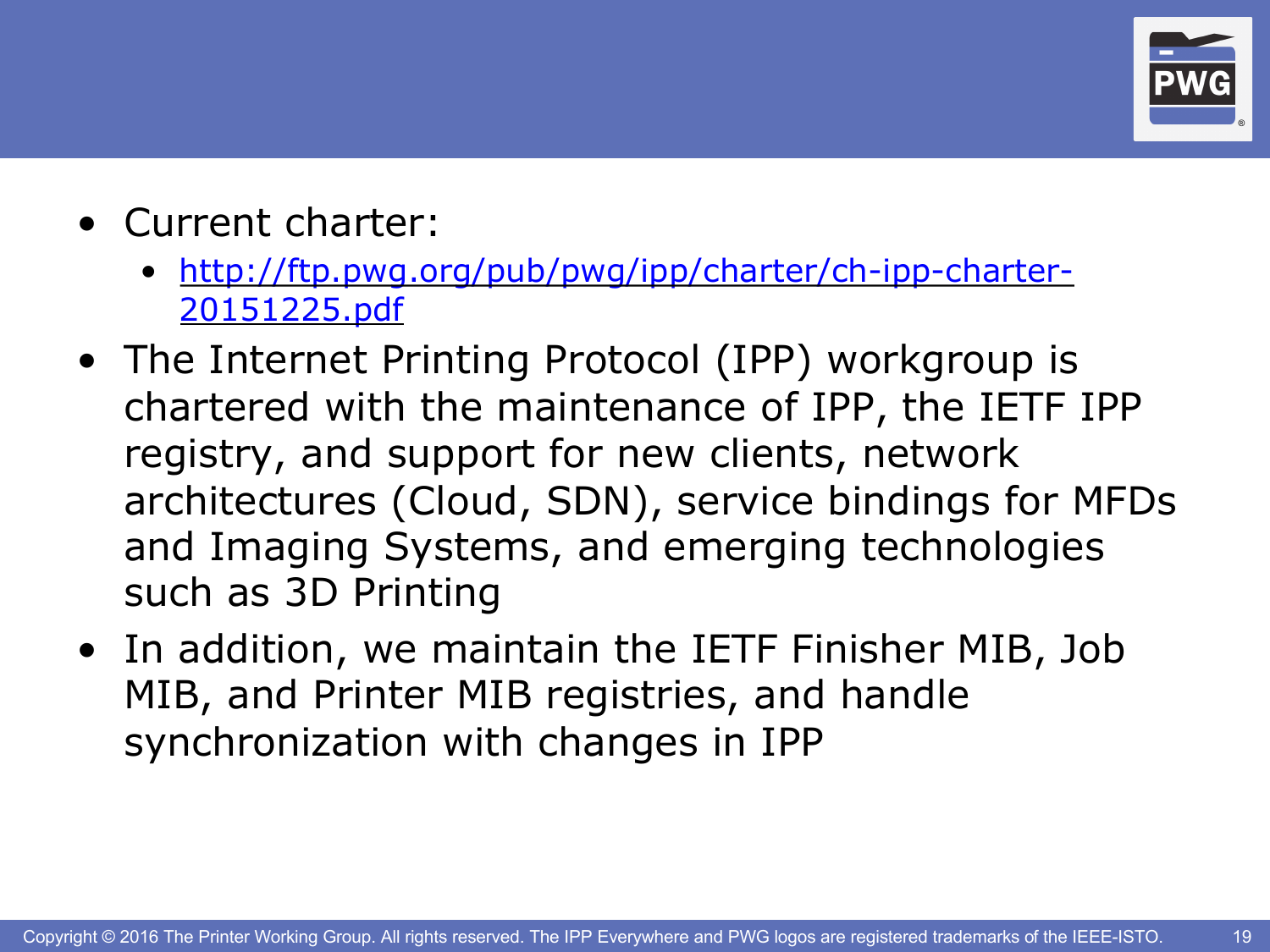#### IPP WG: Officers

- IPP WG Co-Chairs:
	- Paul Tykodi (TCS)
	- Ira McDonald (High North)
- IPP WG Secretary:
	- Michael Sweet (Apple)
- IPP WG Document Editors:
	- Ira McDonald (High North) IPP System Service (SYSTEM), IETF IPP/1.1
	- Michael Sweet (Apple) IPP System Service (SYSTEM), IETF IPP/1.1, IPP 3D Printing Extensions
	- Smith Kennedy (HP Inc.) IPP Finishings 2.1

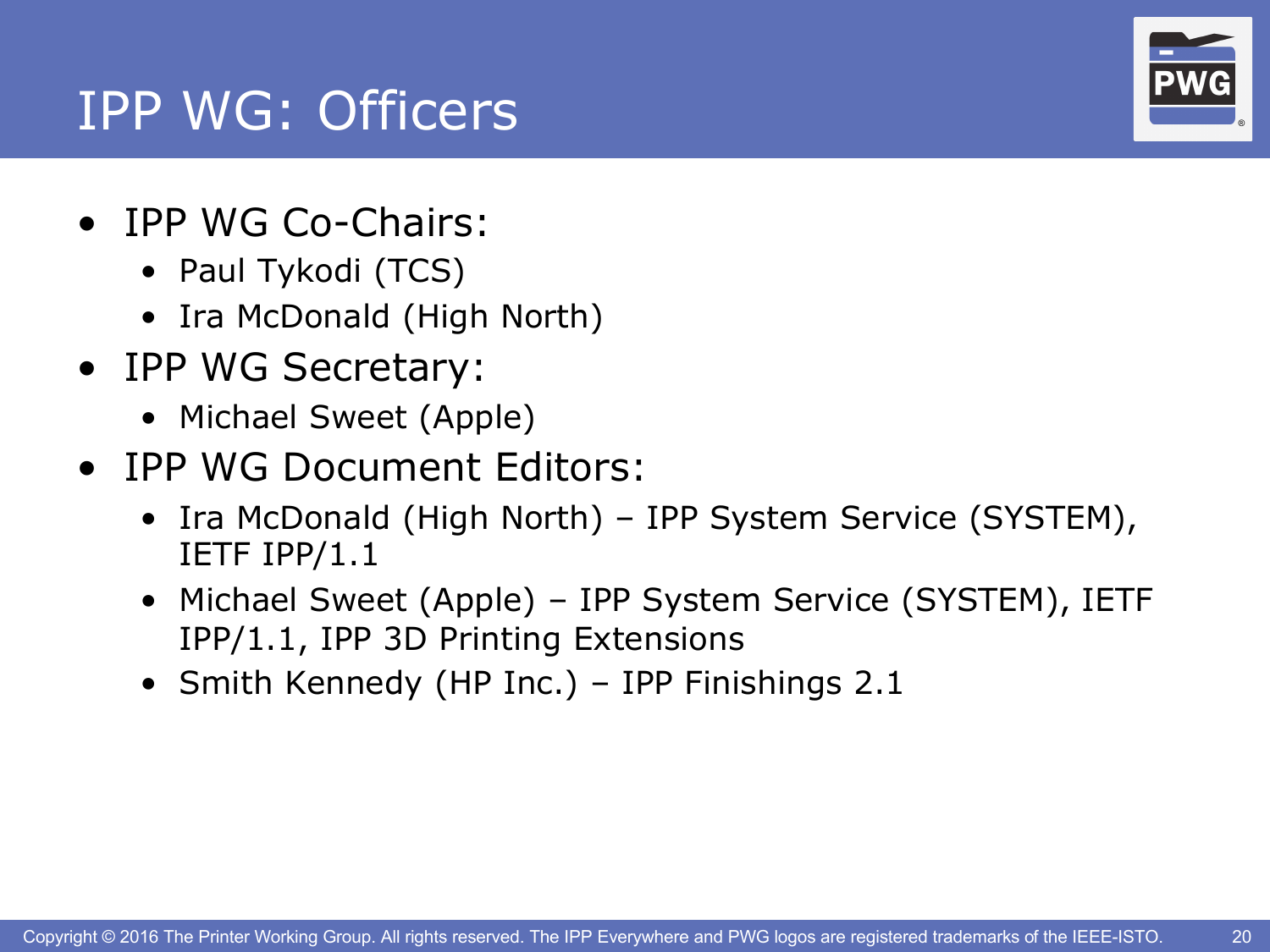® ®

21

- IETF RFCs in development:
	- IETF IPP/1.1: Encoding and Transport (obsoletes RFC 2910/3382)

- IESG Approved, RFC Editor's queue

- IETF IPP/1.1: Model and Semantics (obsoletes RFC 2911/3381/3382) - IESG Approved, RFC Editor's queue
- PWG Specifications in development:
	- IPP 3D Printing Extensions (3D) Prototype Draft
	- IPP System Service (SYSTEM) Interim Draft
	-
	- IPP Finishings 2.1 (FIN) Stable Draft, WG Last Call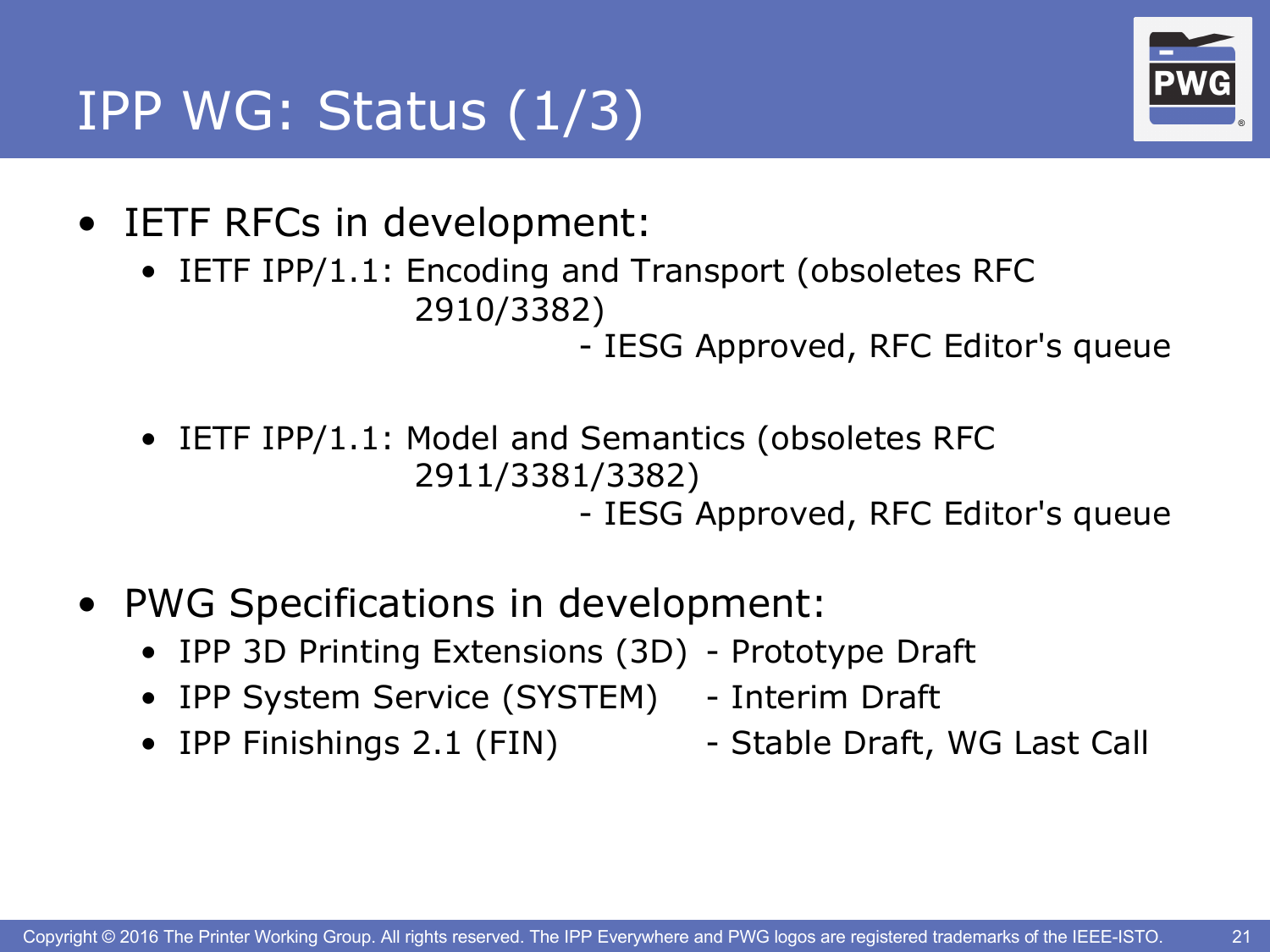### IPP WG: Status (2/3)

- Recent Full Standard:
	- PWG 5100.12-2015: IPP 2.0, 2.1, and 2.2
- Recent Candidate Standards:
	- PWG 5100.20-2016: IPP Everywhere Printer Self-Certification Manual v1.0 (SELFCERT)
	- PWG 5100.19-2015: IPP Implementor's Guide v2.0 (IG)
	- PWG 5100.18-2015: IPP Shared Infrastructure Extensions (INFRA)
- Recent IETF RFCs:
	- RFC 7612: LDAP Schema for Printer Services
	- RFC 7472: IPP over HTTPS Transport Binding and "ipps" URI Scheme



22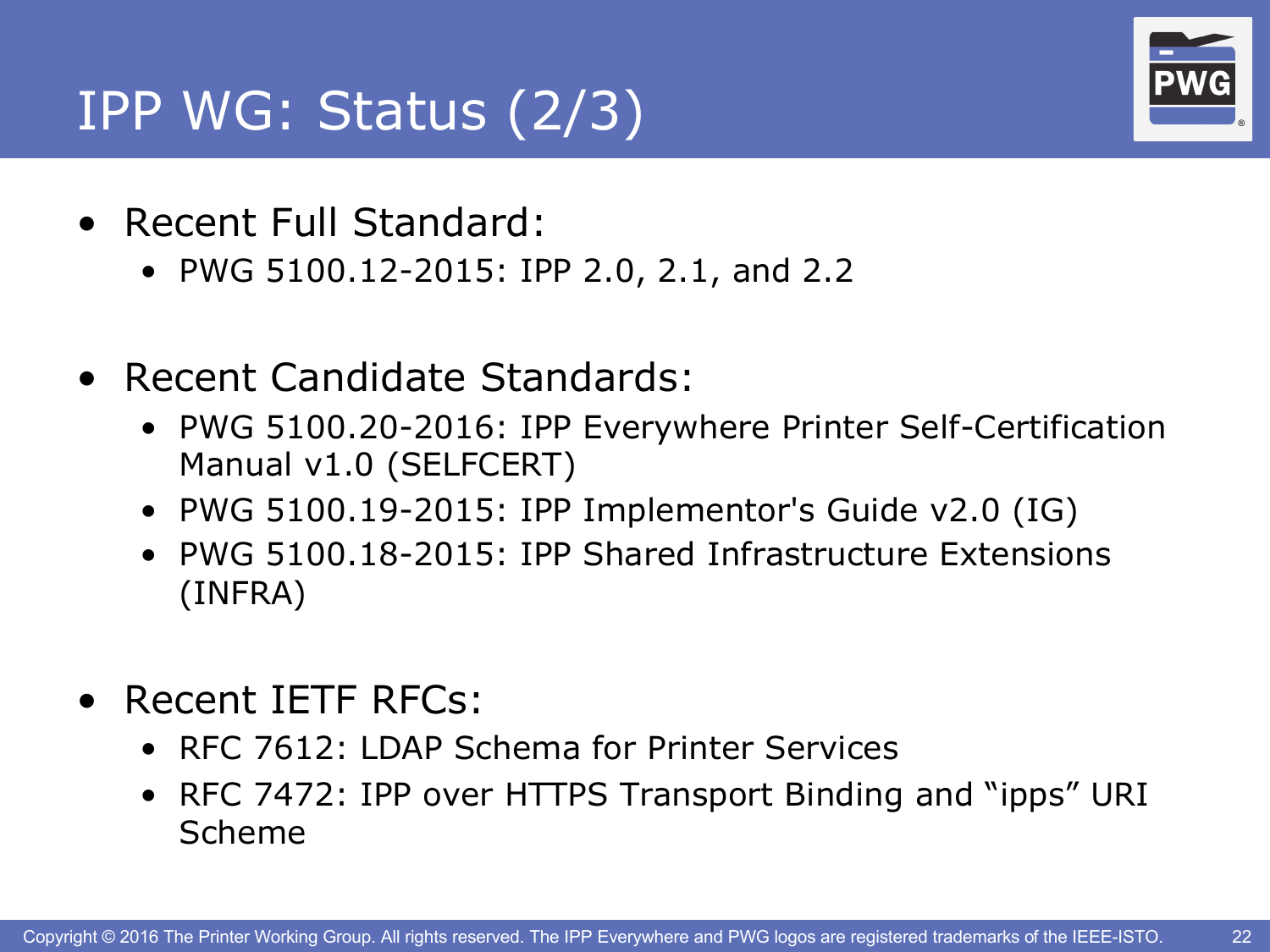# IPP WG: Status (3/3)



23

- Up-to-date pending IANA registrations online:
	- http://www.pwg.org/ipp/ipp-registrations.xml
	- Continue to maintain this in parallel for new specifications
	- Github repository:
		- https://github.com/istopwg/ippregistry
- IPP Everywhere Printer Self-Certifications:
	- Submission page:
		- https://www.pwg.org/ippeveselfcert
	- Printer listing page:
		- https://www.pwg.org/printers
		- 19 printers currently listed
- IPP Sample Code:
	- Github repository:
		- https://github.com/istopwg/ippsample
	- Fork of CUPS code includes ippfind, ippproxy, ippserver, and ipptool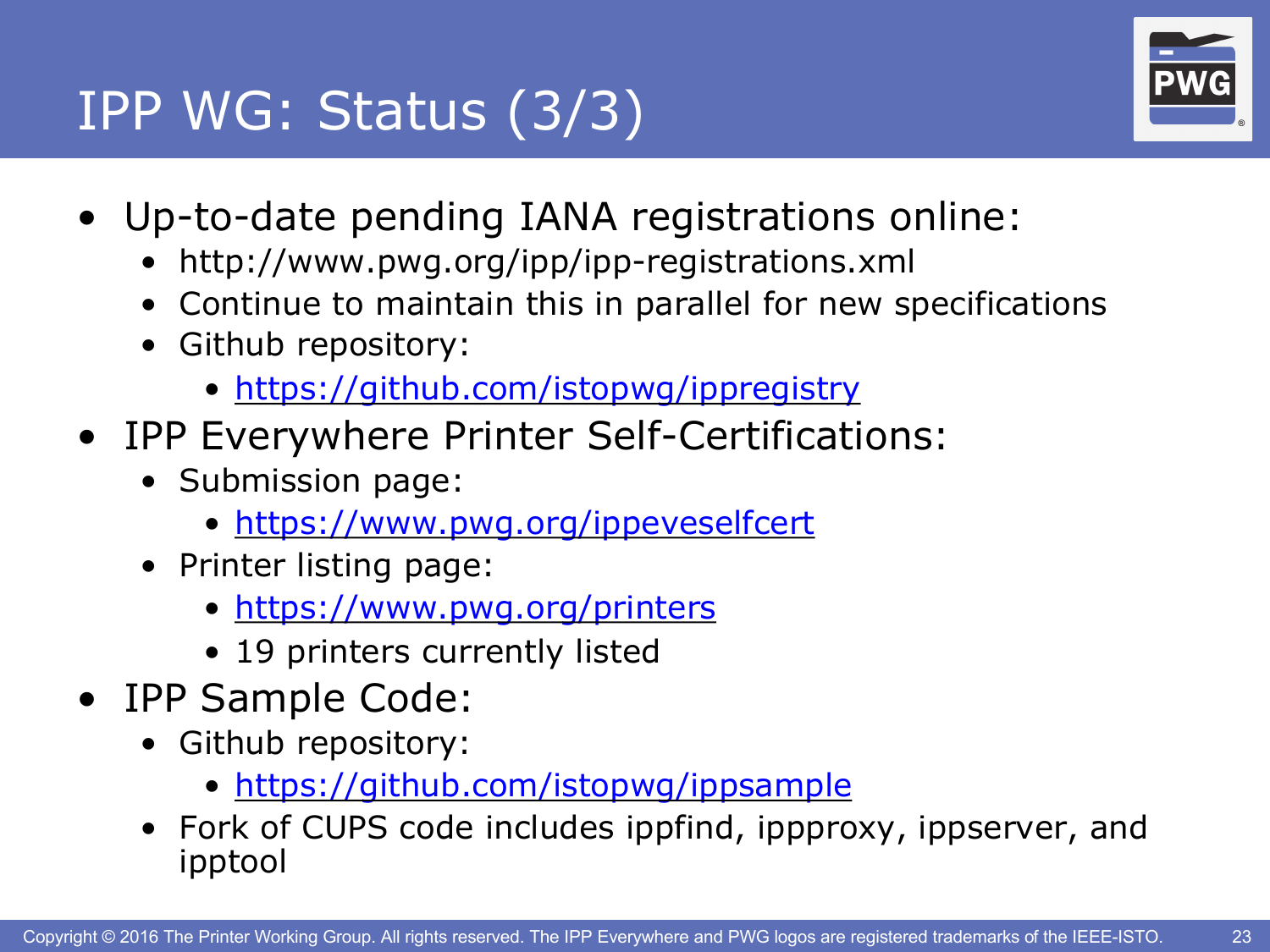### IPP WG: More Information



- We welcome participation from all interested parties
- IPP Working Group web page
	- http://www.pwg.org/ipp/index.html
- Subscribe to the IPP mailing list
	- https://www.pwg.org/mailman/listinfo/ipp
- IPP WG holds weekly phone conferences announced on the IPP mailing list
	- Next conference calls November 30, 2016 and December 14, 2016 at 1pm ET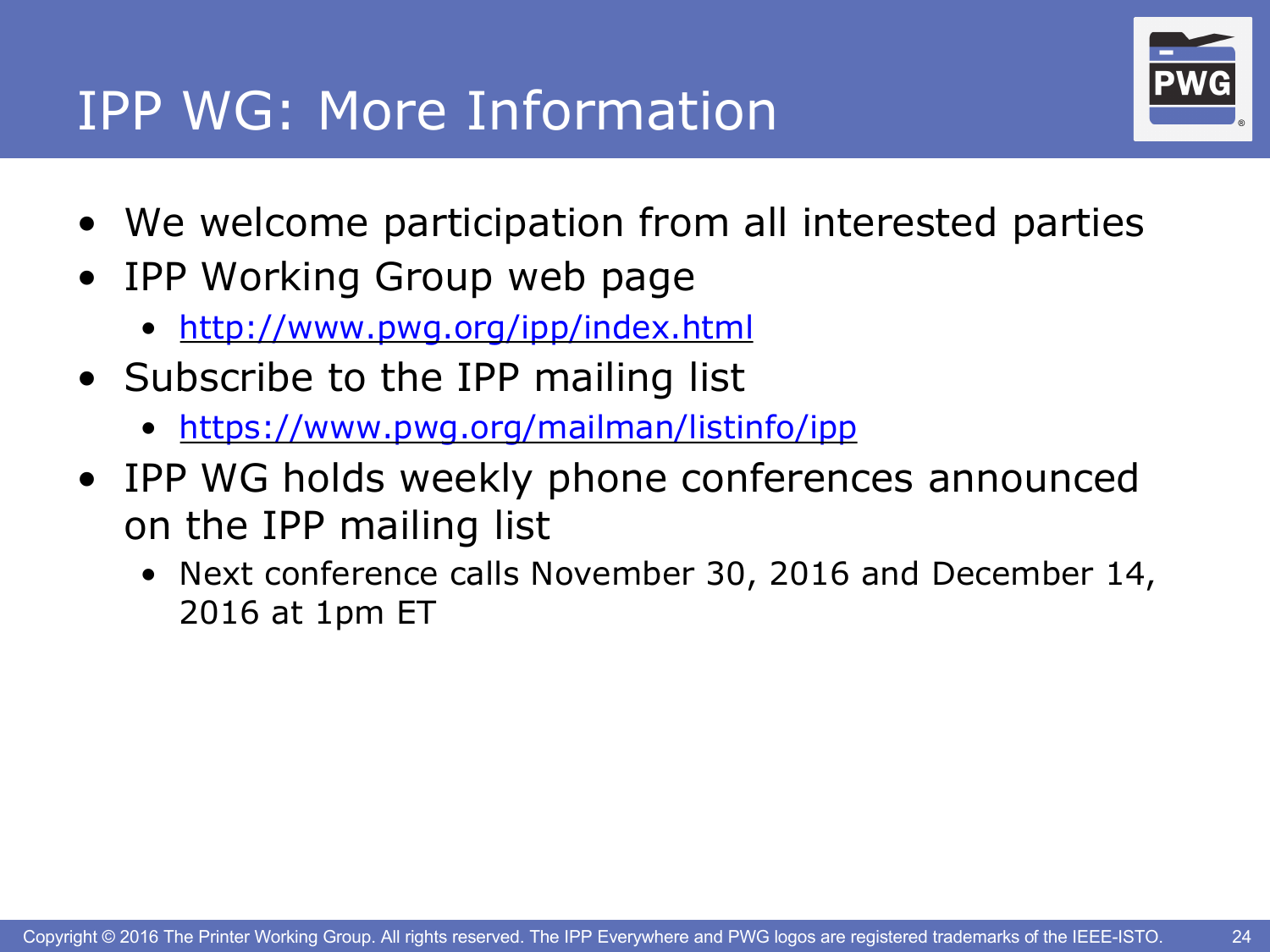

# **The Printer Working Group**

# Semantic Model Workgroup Jeremy Reitz (Xerox)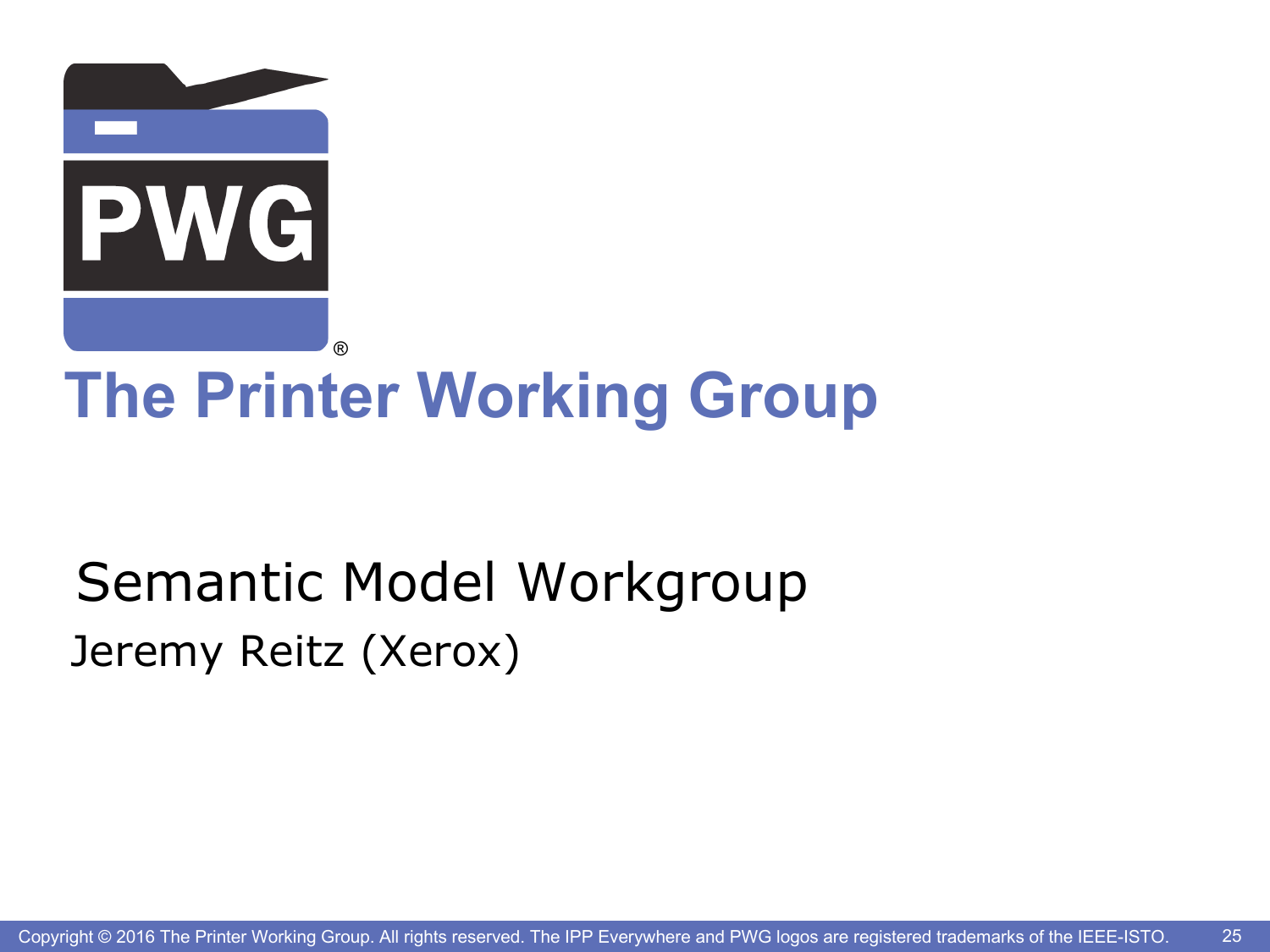#### Introduction



- The current Semantic Model workgroup is the latest in a series of PWG workgroups documenting and maintaining the Hard Copy Imaging System model.
- This model defines the semantic elements that constitute the imaging services and subunits of a network connected Imaging System, and the actions that operate on the objects and elements of the model, independent of a specific protocol or network environment.
- By the current workgroup charter, the primary function of the workgroup is to keep the model updated with additions and changes developed by other PWG workgroups, to make the model documentation accessible without the need for special software, and to provided for the review and approval of model updates by the PWG membership.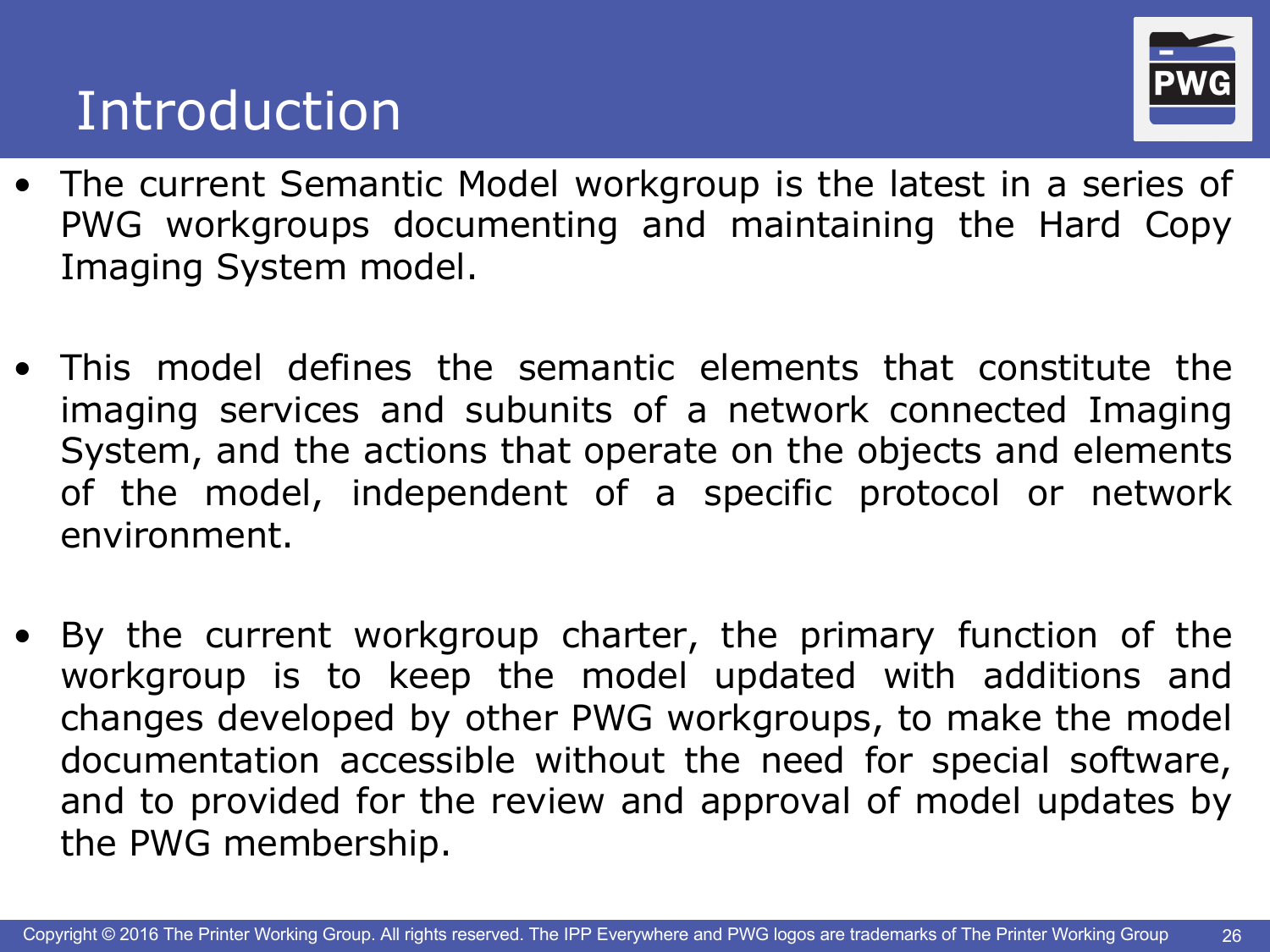

# Project Status – Current Projects

- Mapping CIP4 JDF to PWG Print Job Ticket v1.0 (JDFMAP)
	- Current draft (ftp://ftp.pwg.org/pub/pwg/sm3/wd/wd-smjdfmap10-<br>20150604.pdf) is at Prototype level, awaiting prototype reports.
	- Soliciting candidates to do prototyping in progress.
- Update and Finalization of Semantic Model 2
	- Produce an updated version of SM2, reflecting corrections and reasonable additions from IPP, but no Cloud or 3D aspects.
	- A compilation of IANA-registered IPP attributes has been made and potential corresponding element names were generated. (*elementsIANA-registry-20160815.xlsx*). The effort to finalize the gap list is still in progress and there are continuing questions which should be resolved with IPP WG help.
- Creation of Semantic Model 3
	- Start afresh with SM3 to reflect updated view of MFD, with addition of Cloud aspects and 3D Print and Scan Services.
	- Initial work posted here: https://github.com/istopwg/sm3
	- With Daniel Leaving this will require a new volunteer to continue the effort.
- New 3D Print Efforts
	- New 3D Print efforts following the IPP project are within the scope of chartered projects, but will be identified in a charter update.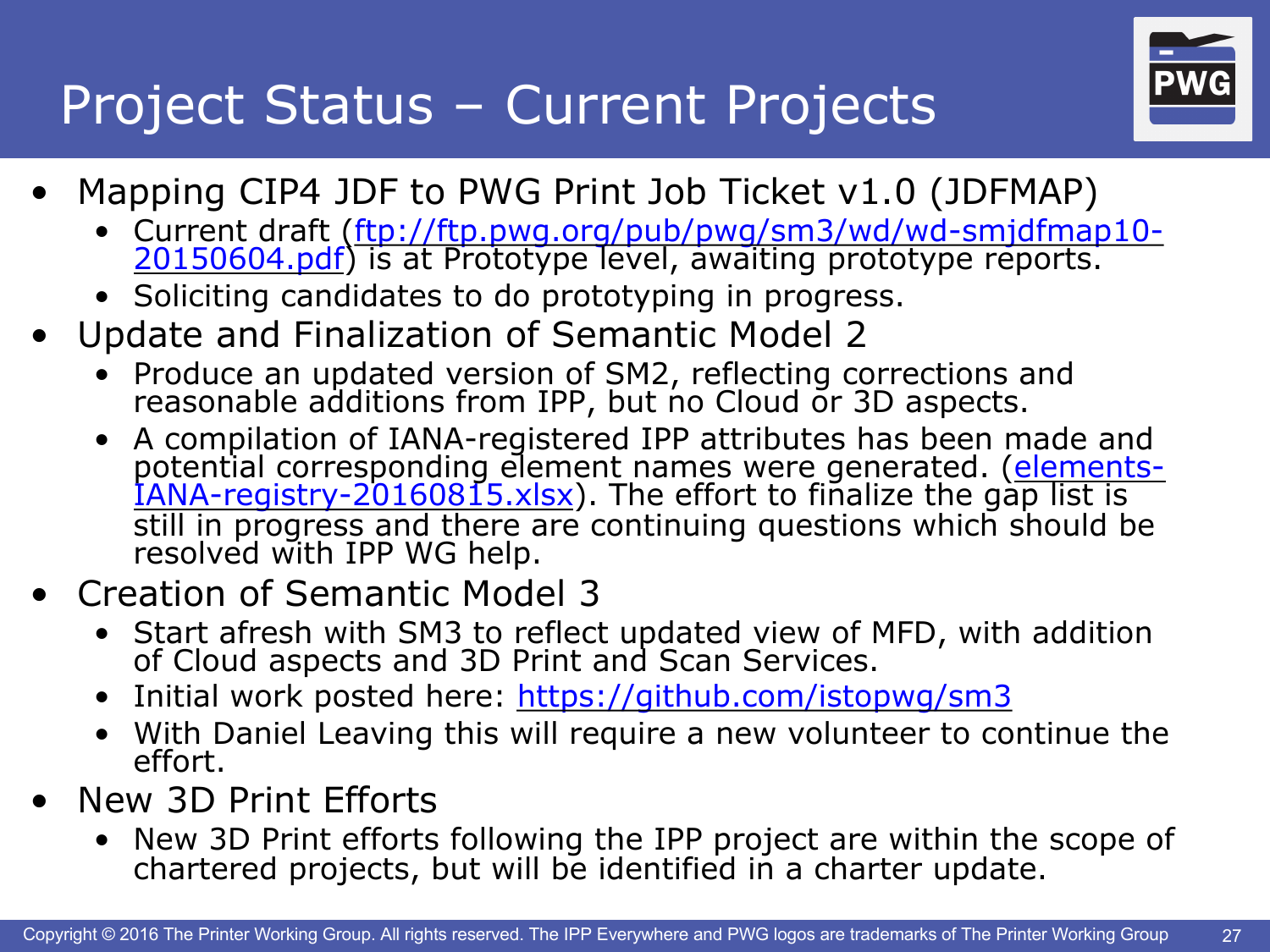# PWG 3D Printing Job Ticket Efforts



- The PWG/IPP approach to printing is most effectively presented in abstract Print Service Capabilities (PSC), Print Job Ticket (PJT), and Print Job Receipt (PJR)structures.
	- It is desirable to include sample versions of these structures when presenting the PWG Model to other standards bodies. It would be appropriate to include both 2D and 3D samples in the SM web pages.

#### • Set of 2D Printing Structures

- Sample Print Job Ticket exists in PWG Print Job Ticket specification section 19. A short narrative describing the intended job features will be added.
- A sample Print Job Ticket Capabilities exists in Section 20.
- A Sample Print Job Receipt for the same job can be generated.
- Set of 3D Printing Structures
	- The SM Workgroup has started generating a 3D Print Job Ticket example. This will be supported by:
		- A sample 3D Print Job Description
		- A sample 3D Print Service Capabilities
		- A sample 3D Print Job Receipt

Initial work posted here: https://github.com/istopwg/sm3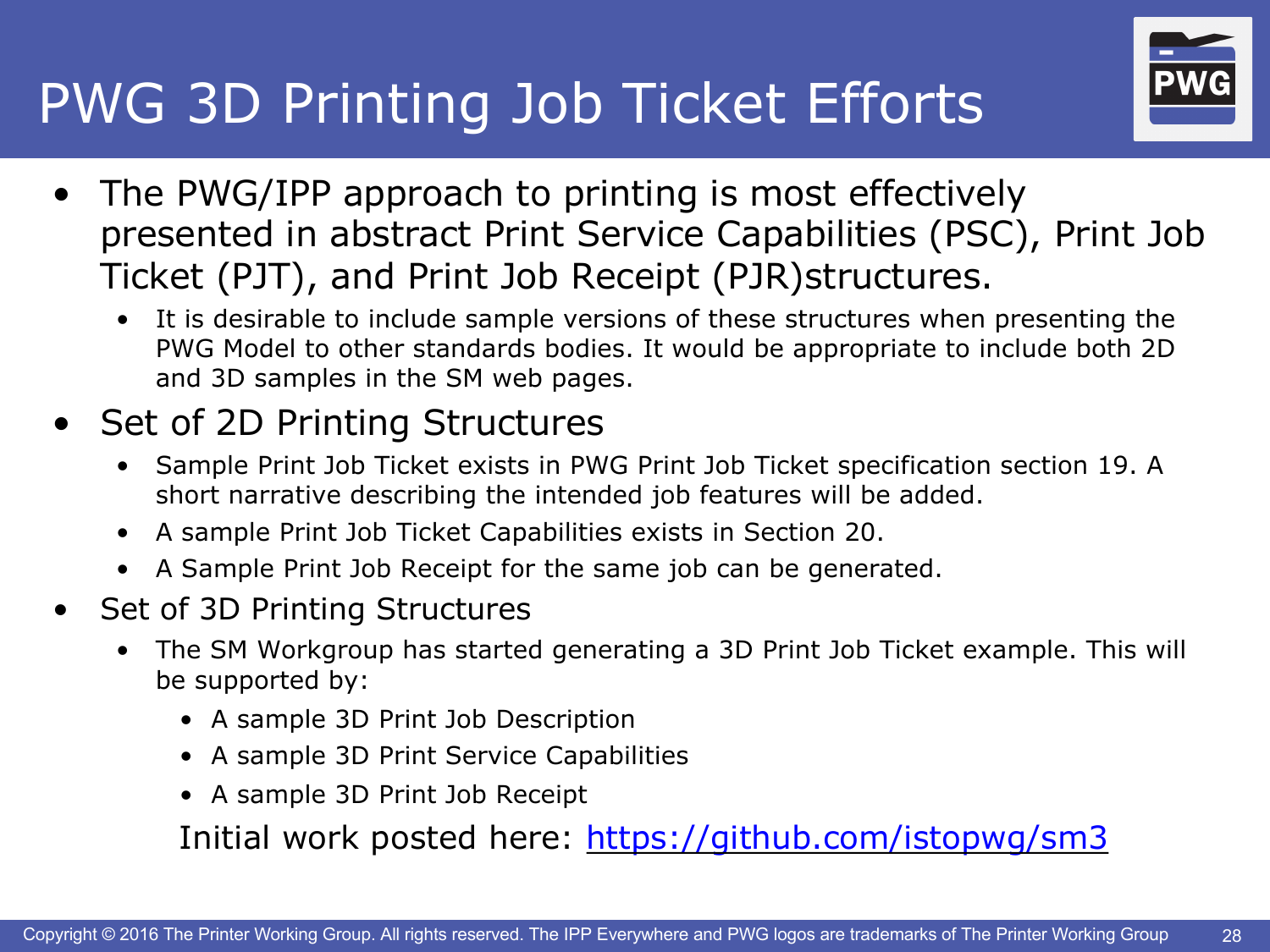# 3D Print Service Efforts



- Because of the distinct differences between 2D Printing and 3D Printing Elements, 3D Printing in the Semantic Model is represented as a distinct service.
- The IPP 3D Extensions specification provides explicit information on the additional elements needed to support 3D Printing.
- The 3D Print Service Model is created starting with the existing Print Service Model and deleting and adding elements following the information in the IPP 3D Extensions specification.
- Although the 3D Print Service is to be included in SM3, a good first cut can be made at this time when the model can be better coordinated with the IPP 3D Print effort.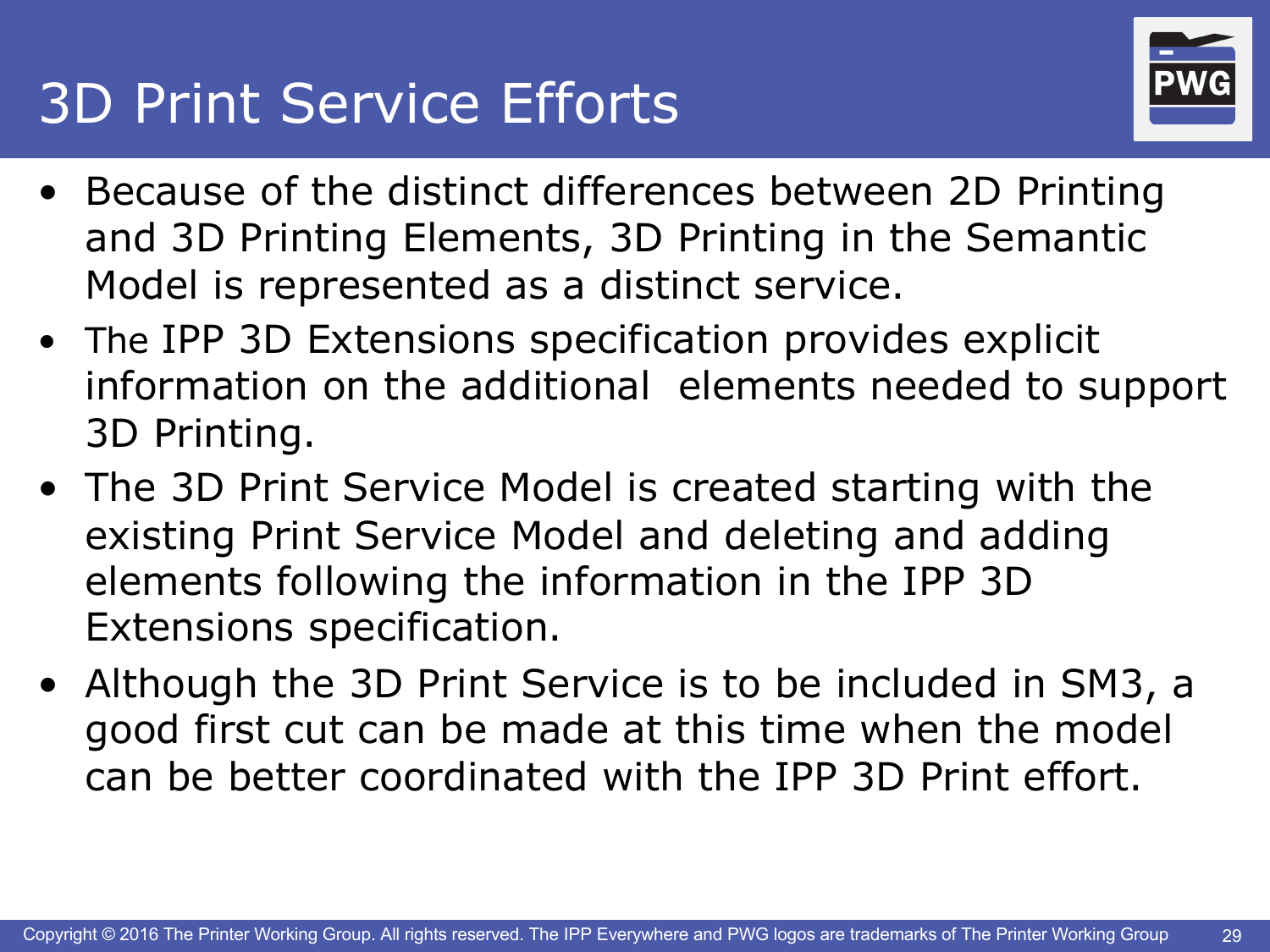## Other Issues and Next Steps



- Continuing the Semantic Model effort requires the participation of more PWG members, both for active generation of material and for review. Participation is dependent on:
	- An understanding on the part of both the participant and the supporting company of the value of the semantic model.
	- Presentation of the Semantic Model documentation in a form that is easily understandable, so that participation does not require either special knowledge or software.
- The Semantic Model Workgroup has been posting "browsesable" forms of the model and the operations. We need to know if other PWG members find these forms of the documentation usable and sufficient to consider the content.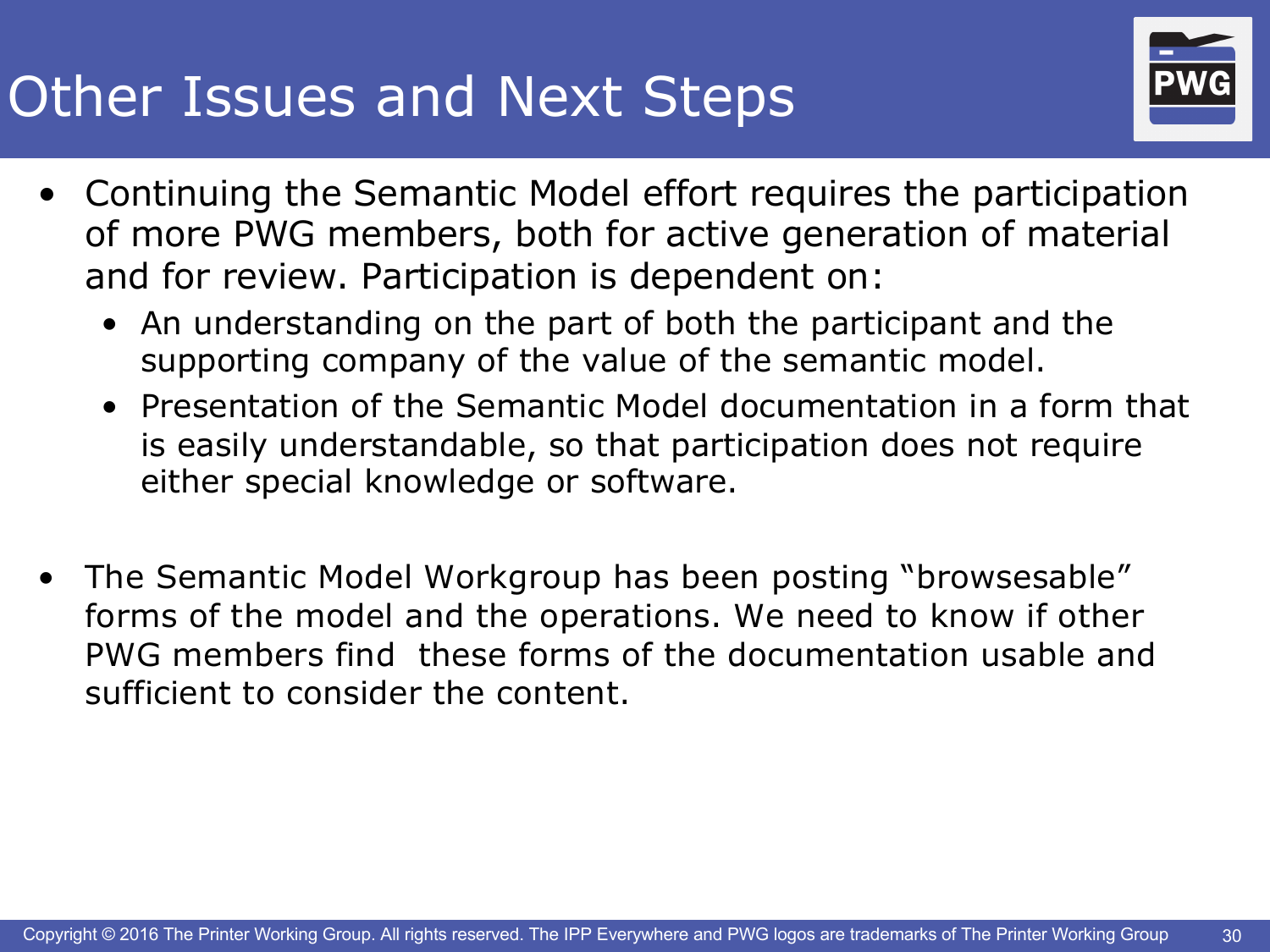### More Info/How to participate



- Ø **We welcome more participation from member companies**
- Ø **Much of the discussion of issues will be on the SM3 mail list. You must subscribe to the list to be able to post to the list. See http://www.pwg.org/mailman/listinfo/sm3 to subscribe.**
- Ø **The group maintains a Web Page for Semantic Model that includes links to the latest documents, schema and a browse-able version of the schema at http://www.pwg.org/sm3**
- Ø **Next conference call: December 7, 2016; 10:00 – 11:00 Pacific Time / 1:00 – 2:00 PM Eastern Time.**

Call-in toll-free number (US/Canada): 1-866-469-3239 Call-in toll number (US/Canada): 1-650-429-3300 Call-in toll number (US/Canada): 1-408-856-9570

https://ieee-isto.webex.com/ieee-isto/e.php?MTID=m123b376f8d9bdc7d9ff0ff43ed7d1610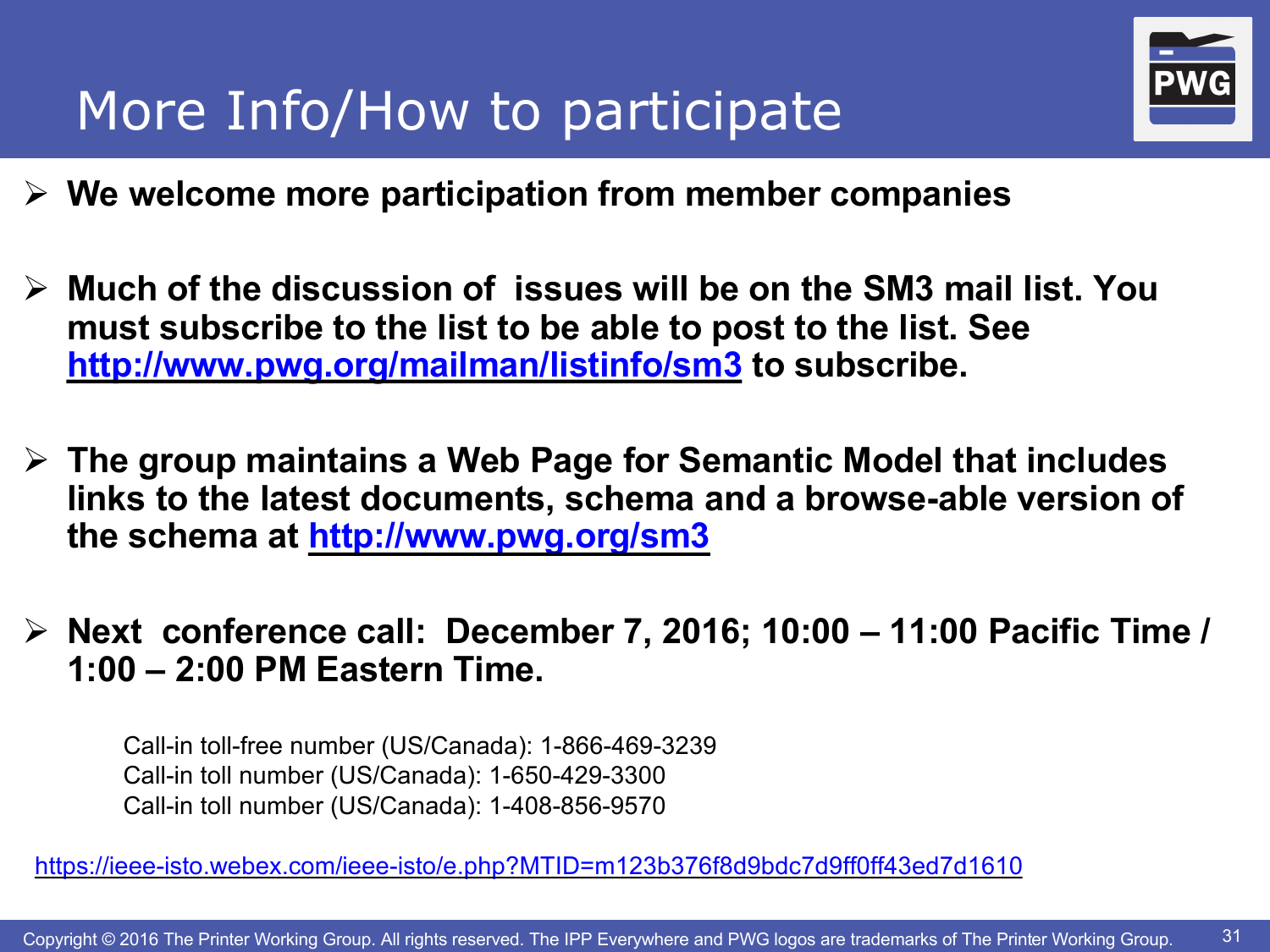

# **The Printer Working Group**

# IDS Workgroup Status Alan Sukert (Xerox)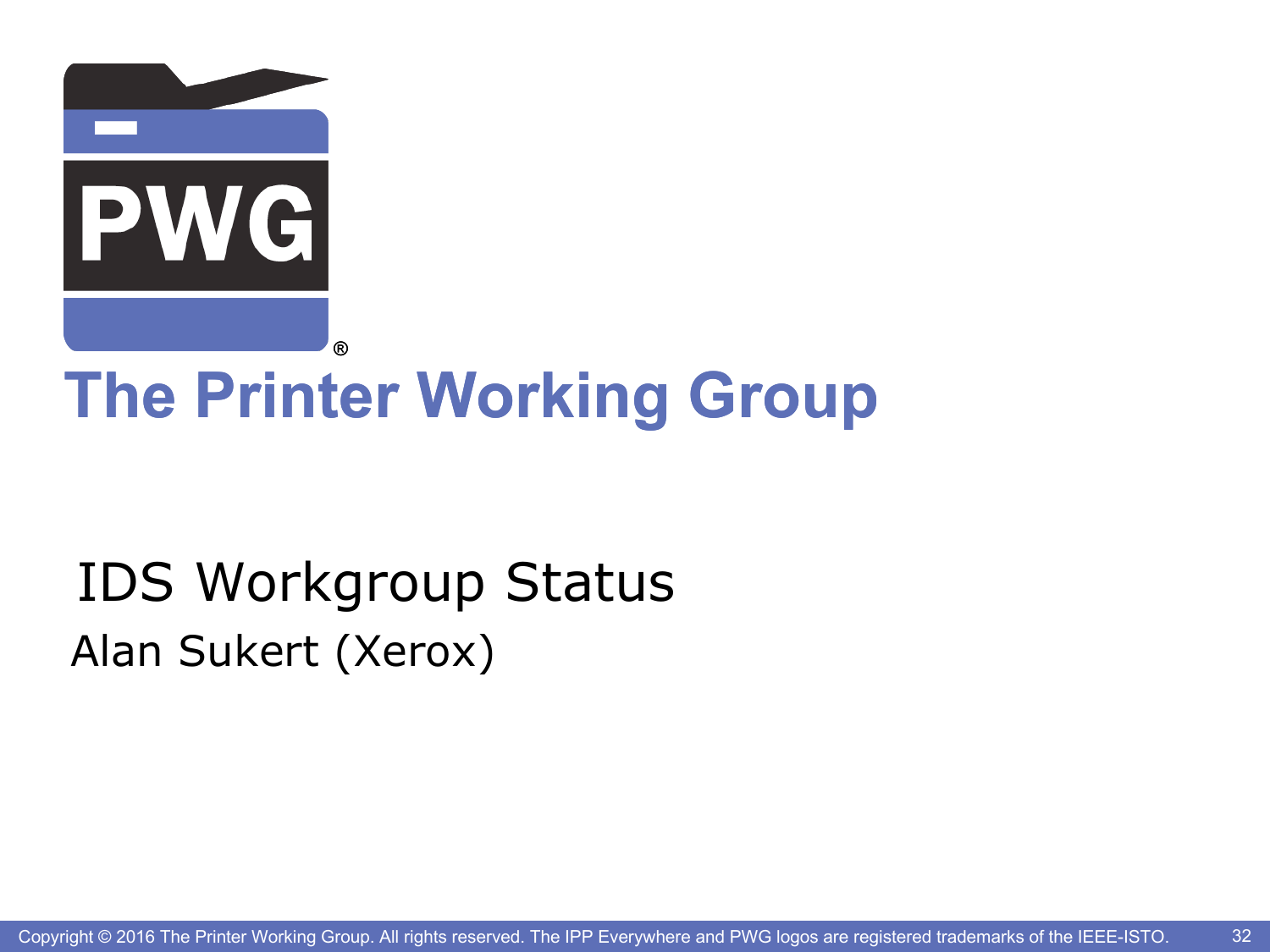

- Investigate and define standards for addressing general security attributes for imaging devices and services. Our general goals are to:
	- Define standard metrics and protocol bindings to assess the health of Hardcopy Devices to gauge if they should be granted access to a network.
	- Define a set of standard security and policy attributes and values for authorizing Hard Copy Devices, their services and users in a global workspace
	- Provide a general security model for other PWG standards to reference
- Provide a path for vendors to review and contribute to the definition of Common Criteria HCD Protection Profiles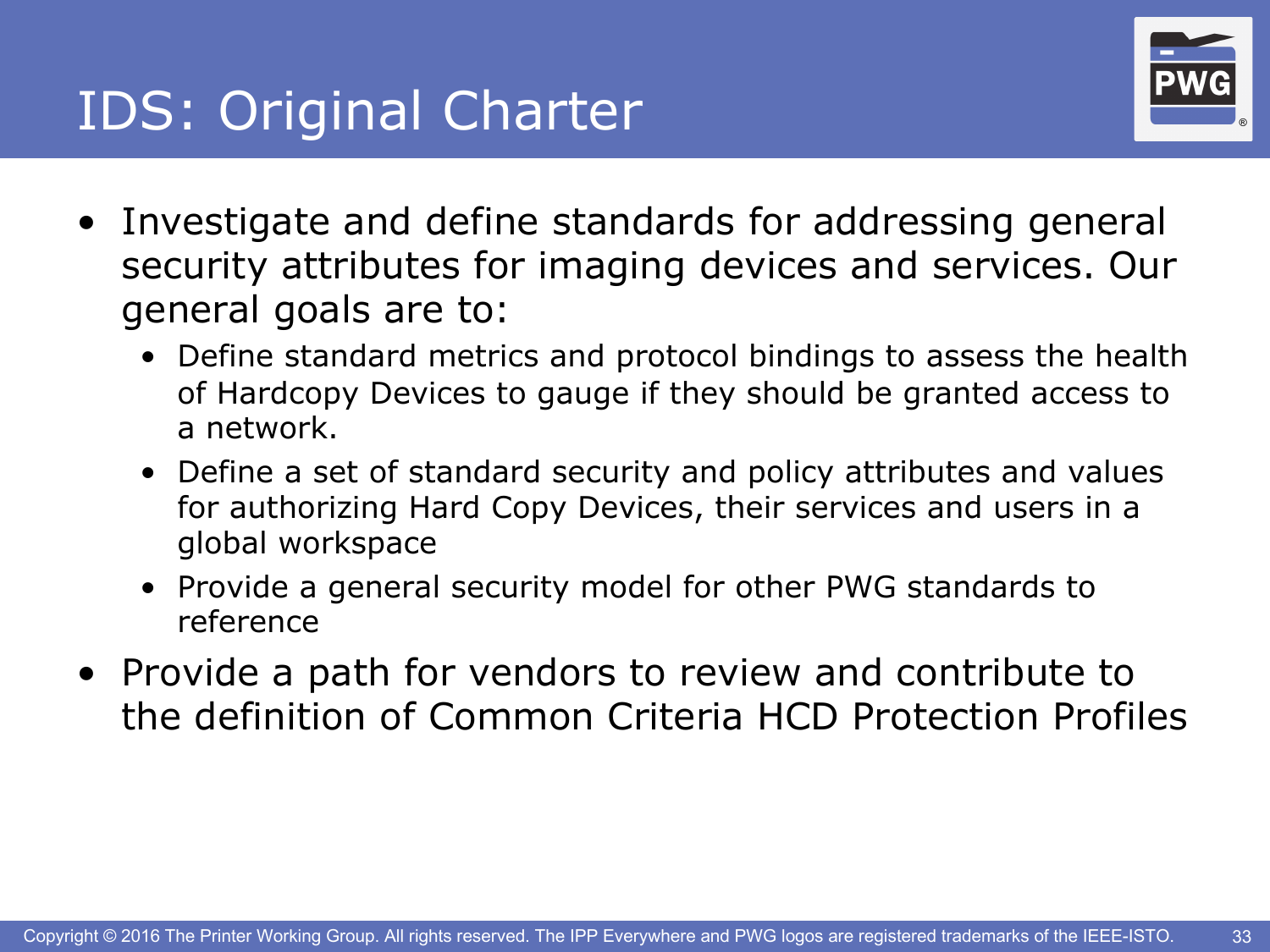#### IDS: Status



- Document Status
	- Documents in process by IDS Working Group when WG went into "hibernation" have either been approved by PWG or archived for work by other PWG Working Groups in future
- Focus now is on Common Criteria HCD Protection Profiles
	- MFP Technical Committee Meetings on Nov 1 & 3, 2016:
		- Discussion of how interpretations and resolution of HCD PP issues will be coordinated between US and Japanese Schemes
		- Discussion of issues/questions found in implementing HCD Protection Profile
	- Discussing outcomes from these MFP Technical Committee Meetings during this PWG Face to Face Meeting so we can determine next steps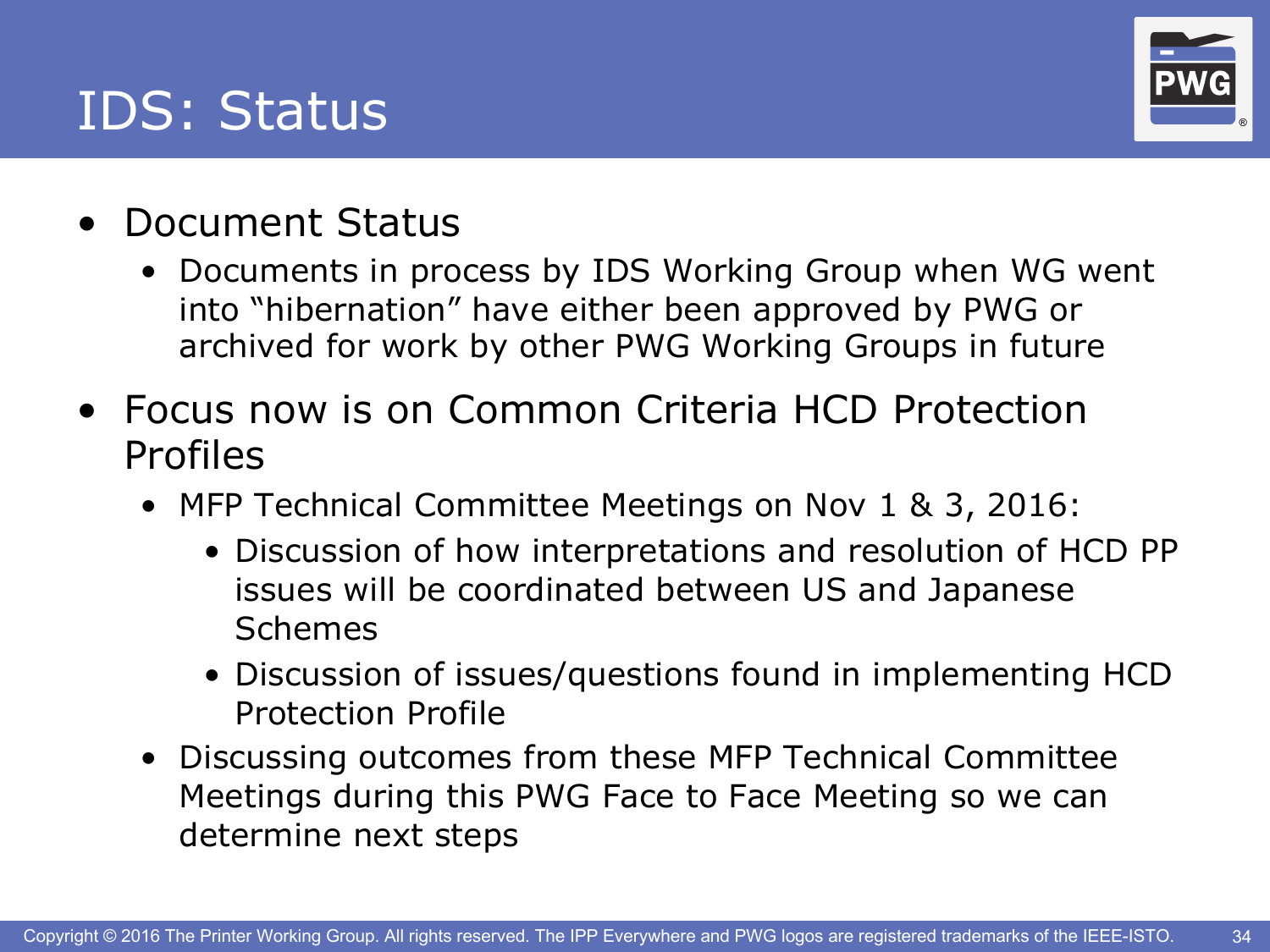

# **The Printer Working Group**

#### Liaison Status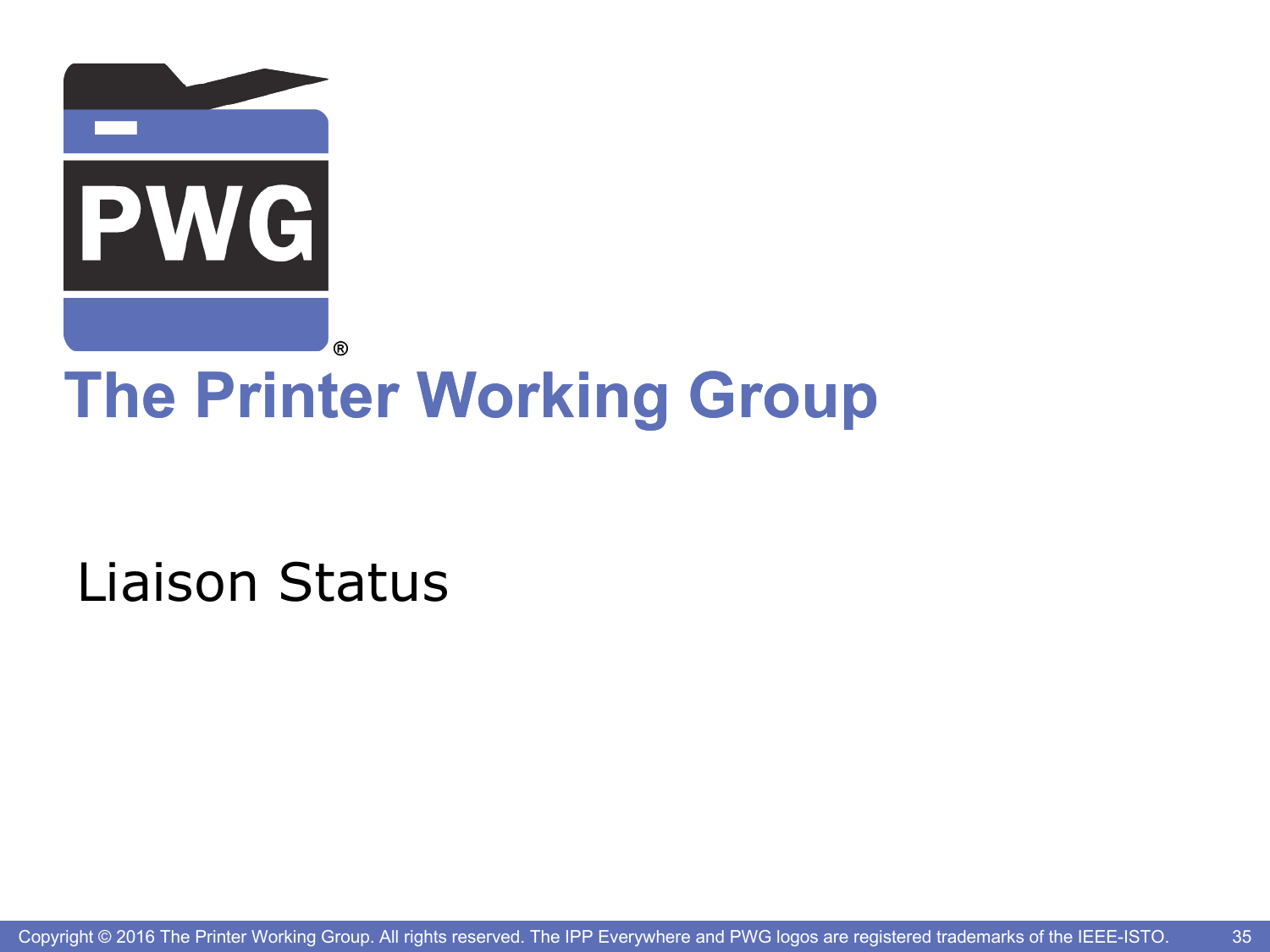# Trusted Computing Group (TCG)

#### • **Next TCG Members Meetings**

- 6-10 February 2017 San Diego, CA Ira to call in
- 12-16 June 2017 Hamburg, Germany Ira to call in
- **Trusted Mobility Solutions (TMS)**  Ira is co-chair and co-editor
	- Scope: enterprise, medical, banking, virtualization, mobile mgmt
	- Formal ETSI (NFV), Open Mobile Alliance (device mgmt), Global Platform (TEE protected environment), Mobey Forum (banking/payments, biometrics authentication, integrity)
	- Informal 3GPP, ITU-T, Small Cell Forum (platform integrity)
- **Mobile Platform (MPWG)**  Ira is co-editor
	- Scope: mobile phones, PDAs, eBook readers, etc.
	- Formal liaisons Global Platform (TEE), Mobey Forum (banking)
	- Multiple Stakeholder Model TCG approved March 2016

#### • **Public Review Specifications**

- http://www.trustedcomputinggroup.org/resources/specifications\_in\_pu blic review
- TCG TPM 2.0 Library rev1.36 ends  $11/15/16$
- TCG TPM 2.0 FIPS-140 Guidance v1rev0.8 ended 09/26/16
- TCG Guidance for Securing Resource-Constrained Devices v1r17 – ended 09/12/16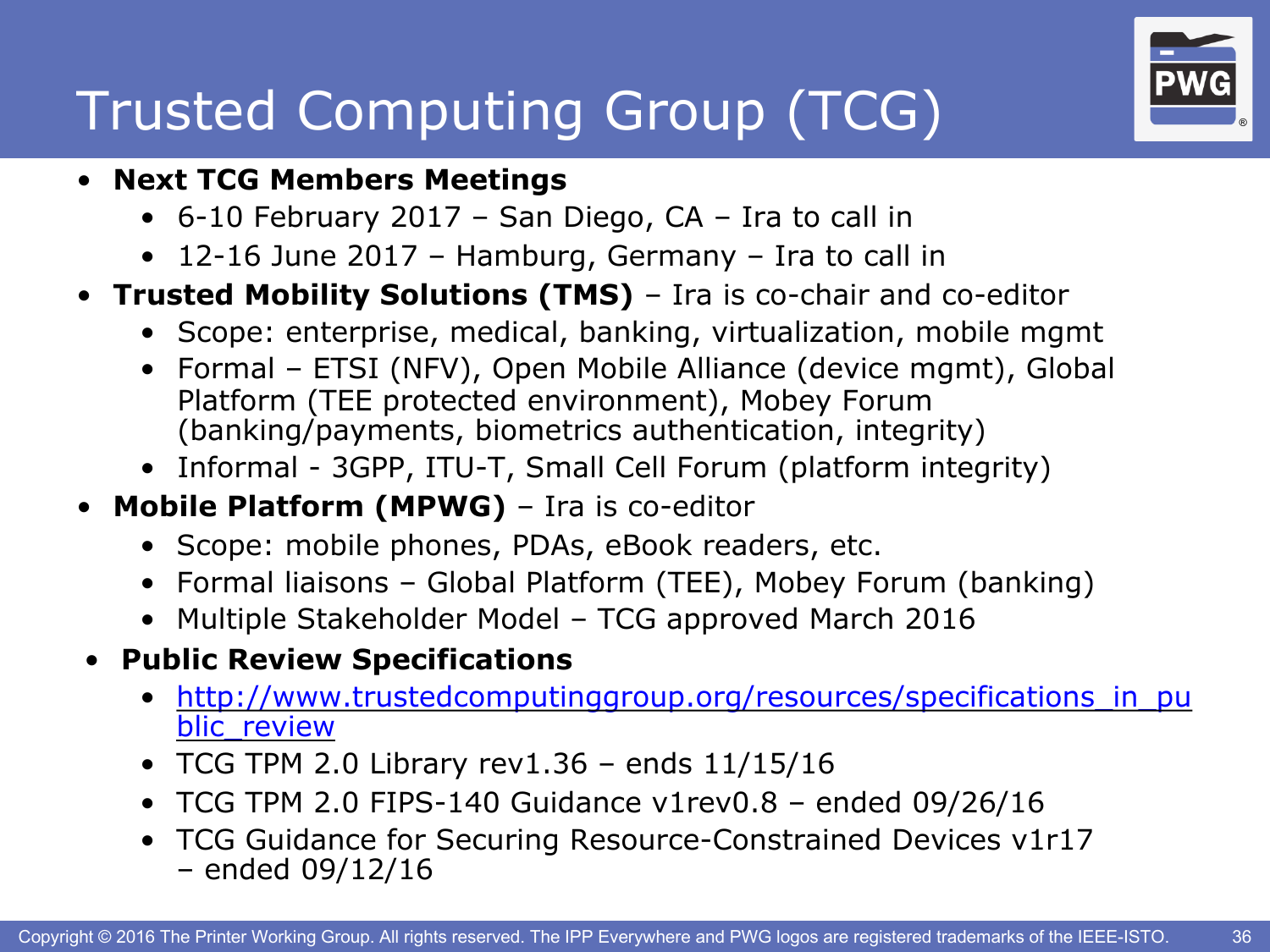### Gartner Report on the Future Need for 3D Printing Workflow Software Products



#### • **Pete Basiliere – Quoted From Gartner web site:**

- *"Pete Basiliere is Research Vice President - Imaging and Print Services. Mr. Basiliere provides research-based insights on 3D printing, digital printing systems and software applications, customer communications management (CCM), strategic document outsourcing (SDO) and automated document factory (ADF) best practices, go-to-market strategies, and technology trends."*
- **New Article Published in August 2016**  "Innovation Insight for 3D Print Workflow Software" – https://www.gartner.com/doc/3407830
- **Gartner – PWG Meeting**  Pete made a presentation in the last of the separate IPP 3D Teleconferences on Monday Sept 26th, 2016. He provided the PWG participants with an overview of Gartner activities in the 3D Printing space and an introduction to their publication referenced above. Pete also agreed to maintain contact with the PWG moving forward.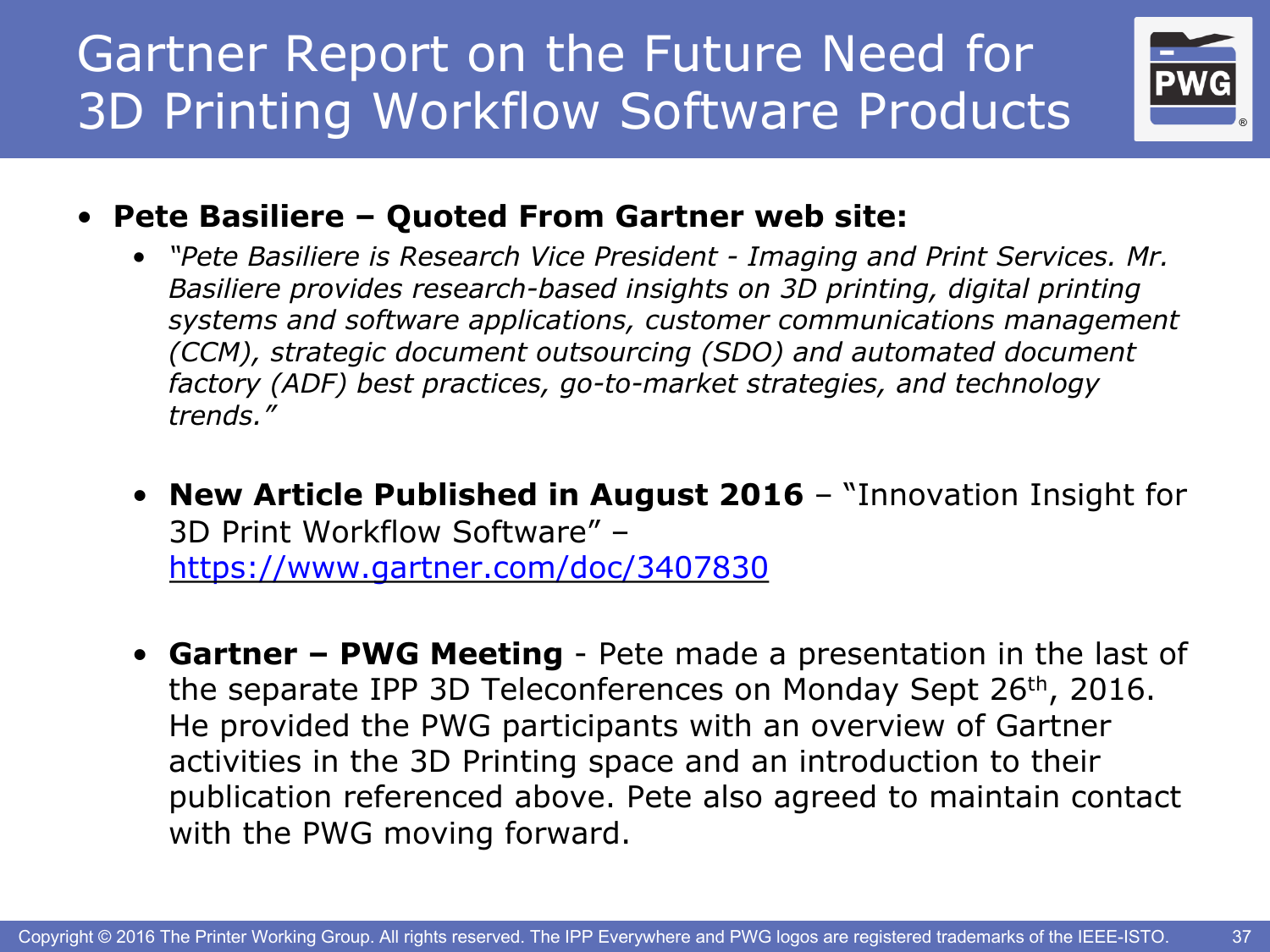### Other Questions / Comments